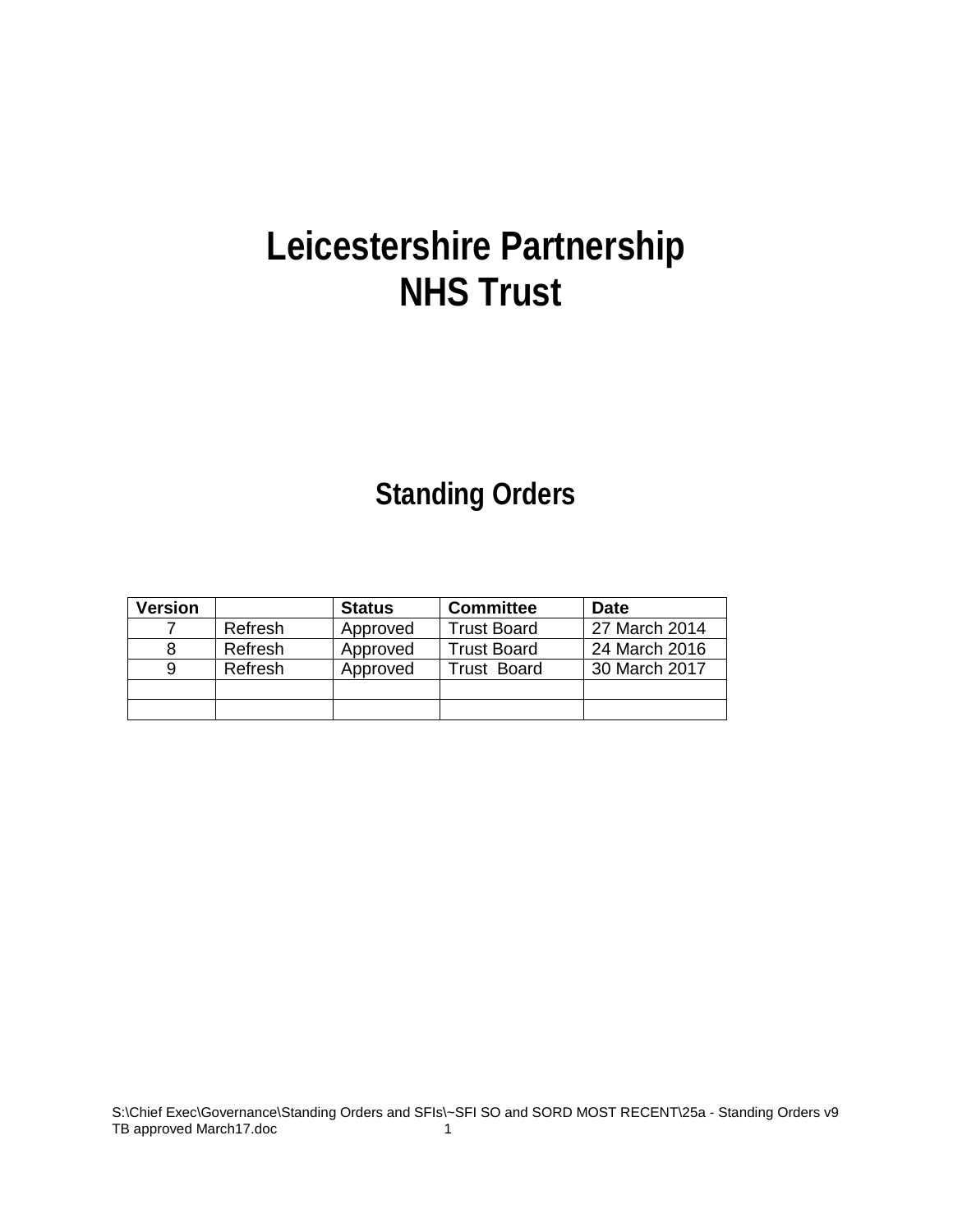# **CONTENTS Page**

# **SECTION A**

|    | Interpretation and Definitions for Standing Orders and Standing Financial<br><b>Instructions</b>                                                        | 3  |
|----|---------------------------------------------------------------------------------------------------------------------------------------------------------|----|
|    | <b>SECTION B - STANDING ORDERS</b>                                                                                                                      |    |
| 1. | <b>Introduction</b>                                                                                                                                     | 6  |
| 2. | The Trust Board: Composition of Membership, Tenure and Role of Members                                                                                  | 8  |
| 3. | <b>Meetings of the Trust</b>                                                                                                                            | 11 |
| 4. | <b>Appointment of Committees and Sub-Committees</b>                                                                                                     | 18 |
| 5. | Arrangements for the Exercise of Functions by Delegation                                                                                                | 20 |
| 6. | Overlap with other Trust Policy Statements/Procedures, Regulations and the<br><b>Standing Financial Instructions</b>                                    | 22 |
| 7. | Duties and Obligations of Board Members, Members, Directors and Senior<br><b>Managers Under the Standing Orders and Standing Financial Instructions</b> | 23 |
| 8. | <b>Custody of Seal, Sealing of Documents and Signature of Documents</b>                                                                                 | 29 |
| 9. | <b>Miscellaneous</b>                                                                                                                                    | 31 |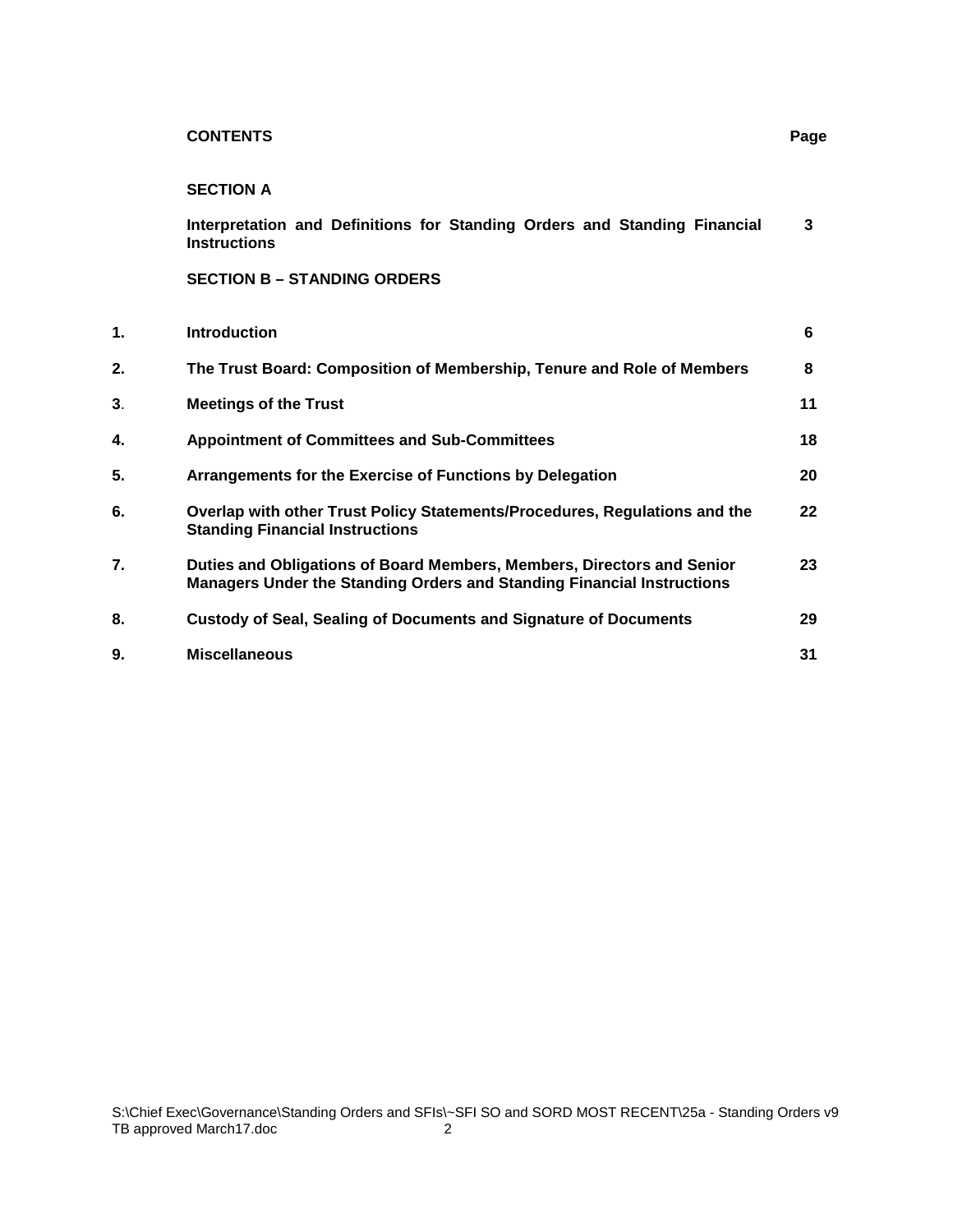# **SECTION A**

# **1. INTERPRETATION AND DEFINITIONS FOR STANDING ORDERS AND STANDING FINANCIAL INSTRUCTIONS**

- 1.1 Save as otherwise permitted by law, at any meeting the Chairman of the Trust shall be the final authority on the interpretation of Standing Orders (on which they should be advised by the Chief Executive or Secretary).
- 1.2 Any expression to which a meaning is given in the National Health Service Act 2006 (the "NHS Act 2006"), the Health and Social Care Act 2012 and other Acts relating to the National Health Service or in the Regulations made under such Acts shall have the same meaning in these Standing Orders and Standing Financial Instructions and in addition:
- 1.2.1 "Accountable Officer" means the NHS Officer responsible and accountable for funds entrusted to the Trust. The officer shall be responsible for ensuring the proper stewardship of public funds and assets. For this Trust it shall be the Chief Executive.
- 1.2.2 "Associate Member" means a person appointed to perform specific statutory and non-statutory duties which have been delegated by the Board for them to perform and these duties have been recorded in an appropriate Board minute or other suitable record.
- 1.2.3 "Board" means the Chairman, officer and non-officer members of the Trust collectively as a body.
- 1.2.4 "Budget" means a resource, expressed in financial terms, proposed by the Board for the purpose of carrying out, for a specific period, any or all of the functions of the Trust.
- 1.2.5 "Budget holder" means the manager or employee with delegated authority to manage finances (Income and Expenditure) for a specific area of the organisation.
- 1.2.6 "Chairman of the Board (or Trust)" is the person appointed by the NHS Improvement on behalf of the Secretary of State for Health to lead the Board and to ensure that it successfully discharges its overall responsibility for the Trust as a whole. The expression "the Chairman of the Trust" shall be deemed to include the Deputy Chairman of the Trust if the Chairman is absent from the meeting or is otherwise unavailable.
- 1.2.7 "Chief Executive" means the chief officer of the Trust.
- 1.2.8 "Commissioning" means the process for determining the need for and for obtaining the supply of healthcare and related services by the Trust within available resources.
- 1.2.9 "Committee" means a committee or sub-committee created and appointed by the Trust.
- 1.2.10 "Committee members" means persons formally appointed by the Board to sit on or to chair specific committees.
- 1.2.11 "Contracting and procuring" means the systems for obtaining the supply of goods, materials, manufactured items, services, building and engineering services, works of construction and maintenance and for disposal of surplus and obsolete assets.
- 1.2.12 "Director of Finance" means the Chief Financial Officer of the Trust.
- 1.2.13 "Integrated Governance Committee" means a committee whose functions are concerned with the arrangements for the purpose of monitoring and improving the quality of healthcare for which the Trust has responsibility.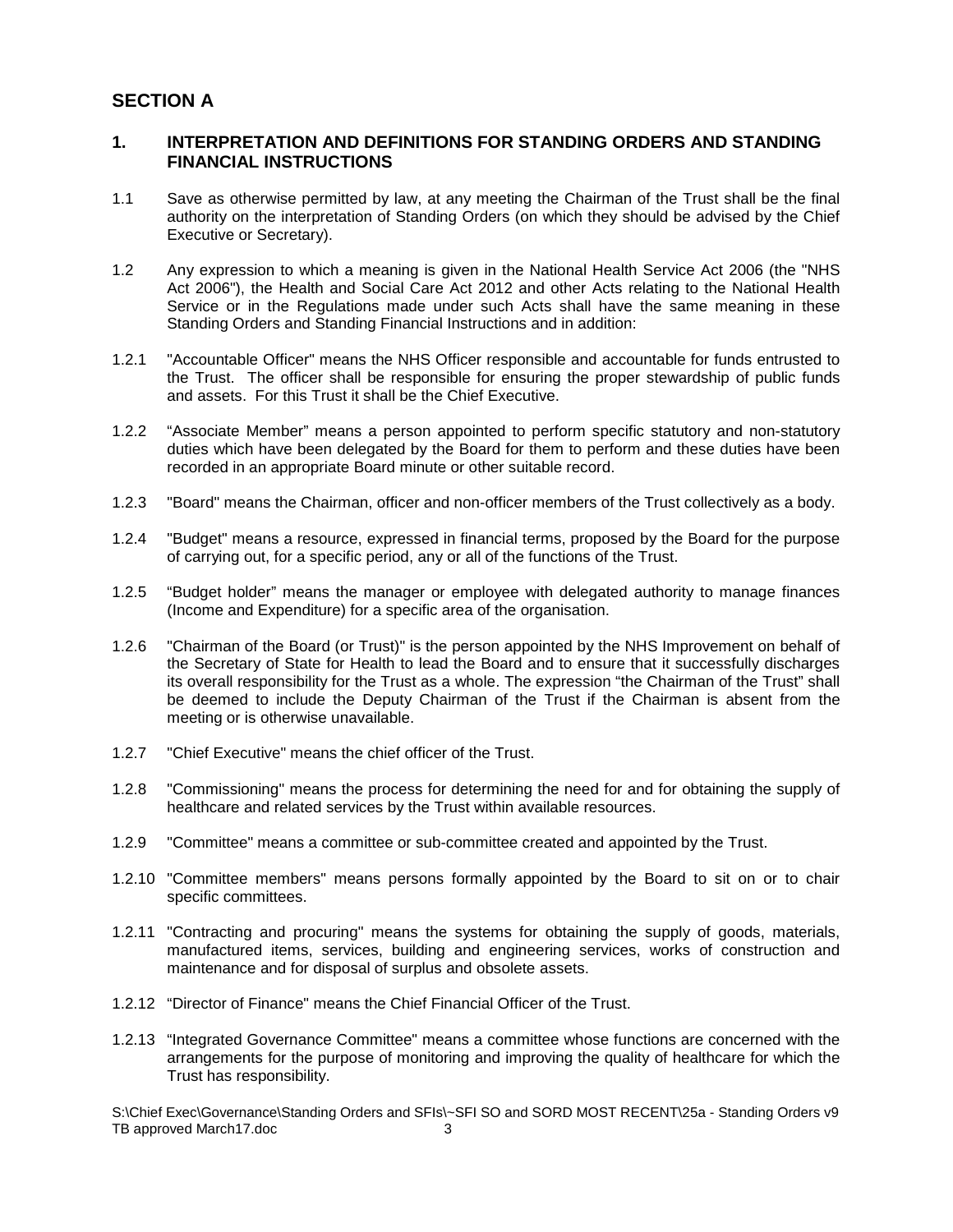- 1.2.14 "Member" means Executive Director or Non-Executive Director of the Board as the context permits. Member in relation to the Board does not include its Chairman.
- 1.2.15 "Membership and Procedure Regulations" means National Health Service Trusts (Membership and Procedure) Regulations 1990 (SI 1990/2024) as subsequently amended.
- 1.2.16 "Nominated officer" means an officer charged with the responsibility for discharging specific tasks within Standing Orders and Standing Financial Instructions.
- 1.2.17 "Officer" means employee of the Trust or any other person holding a paid appointment or office with the Trust.
- 1.2.18 "Public Services Contract" means a Services Contract where the estimated value of consideration which the Trust expects to give under the contract (net of VAT) is equivalent to or greater than the limits set by the European Commission from time to time (as published in the Official Journal of the EU).
- 1.2.19 "Public Supply Contract" means a Supplies Contract where the estimated value of consideration which the Trust expects to give under the contract (net of VAT) is equivalent to or greater than the limits set by the European Commission from time to time (as published in the Official Journal of the EU).
- 1.2.20 "Public Works Contract" means a contract for, or under which the Trust engages a person to procure by any means to specified requirements, building and engineering works of construction and maintenance of the types listed in Schedule 1 of the Public Works Contracts Regulations 2006 where the estimated value of the consideration which the Trust expects to give under the contract (net of VAT) is equivalent to or greater than the limits set by the European Commission from time to time (as published in the Official Journal of the EU).
- 1.2.21 "Secretary" means a person appointed to act independently of the Board to provide advice on corporate governance issues to the Board and the Chairman and monitor the Trust's compliance with the law, Standing Orders, and Department of Health guidance.
- 1.2.22 "Services Contract" means a contract for the provision of professional or other services other than under Service Level Agreement.
- 1.2.23 "SLA" means Service Level Agreement; an agreement that specifies the definition, service, and performance to be provided.
- 1.2.24 "Supplies Contract" means a contract for the purchase or hire of goods including any siting or installation other than under a Service Level Agreement.
- 1.2.25 "SFIs" means Standing Financial Instructions.
- 1.2.26 "SOs" means Standing Orders.
- 1.2.27 "Trust" means Leicestershire Partnership NHS Trust.
- 1.2.28 "Deputy Chairman" means the non-officer member appointed by the Board to take on the Chairman's duties if the Chairman is absent for any reason.
- 1.2.29 "Executive Director" means a member of the Board who is an Executive Director or a person to be regarded as an executive director pursuant to Regulation 5 of the Membership and Procedure Regulations.
- 1.2.30 "Non-Executive Director" means a member of the Board who is not an Officer of the Trust.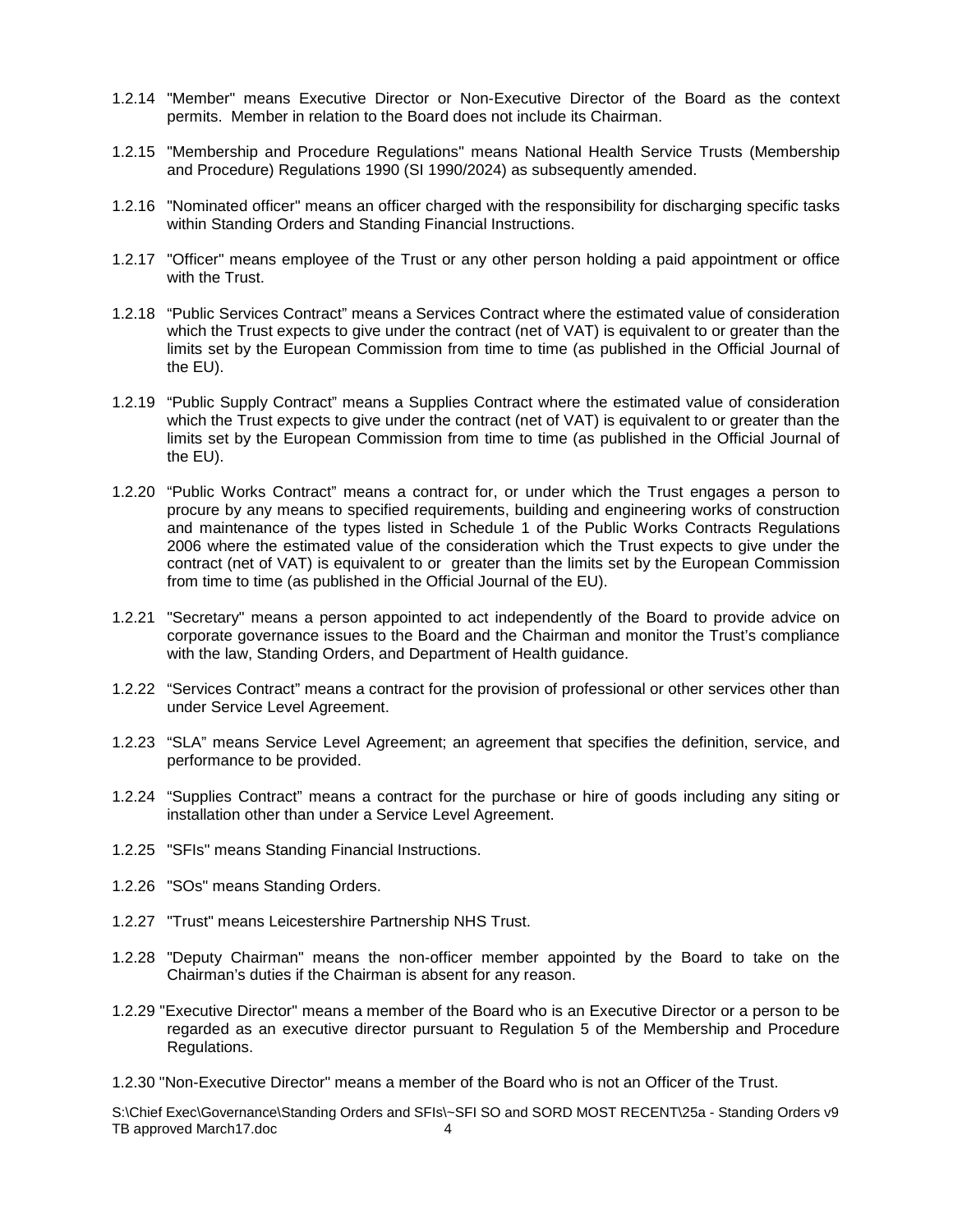- 1.2.31 "Directors" means the Executive Directors and Non-Executive Directors of the Trust.
- 1.2.32 "Health service body" has the meaning ascribed to it in the Membership and Procedure Regulations, and health service bodies shall be construed accordingly.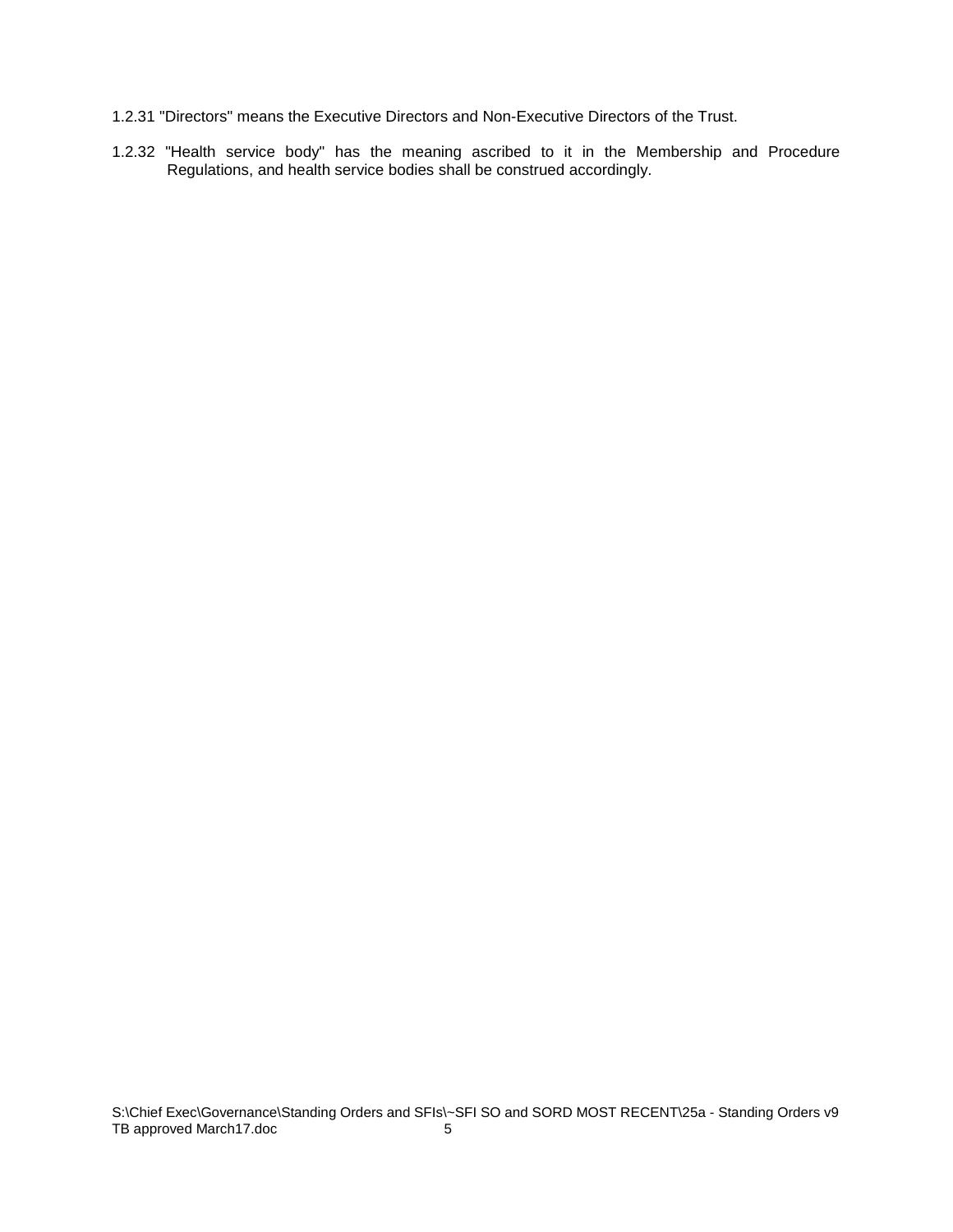# **SECTION B – STANDING ORDERS**

# **1. INTRODUCTION**

# **1.1 Statutory Framework**

The Leicestershire Partnership NHS Trust (the Trust) is a statutory body which came into existence under the Leicestershire and Rutland Healthcare National Health Service Trust (Establishment) Order 1998 (SI 1998/3069) as amended by SI 1999/1825 and SI 2002/1437.

- i) The principal place of business of the Trust is Riverside House, Bridge Park Plaza, Bridge Park Road, Thurmaston, Leicester LE4 8BL.
- ii) NHS Trusts are governed by Act of Parliament. Most health legislation made since 1997 has been consolidated into the National Health Service Act 2006 (the NHS Act 2006), the National Health Service (Consequential Provisions) Act 2006 and the Health and Social Care Act 2012.
- iii) The functions of the Trust are conferred by this legislation.
- iv) As a statutory body, the Trust has specified powers to contract in its own name and to act as a corporate trustee. In the latter role it is accountable to the Charity Commission for those funds deemed to be charitable as well as to the Secretary of State for Health.
- v) The Trust also has statutory powers under Sections 75, 256 and 257 of the NHS Act 2006 to fund projects jointly planned with local authorities, voluntary organisations and other bodies.
- vi) The Code of Accountability requires the Trust to adopt Standing Orders for the regulation of its proceedings and business. The Trust must also adopt Standing Financial Instructions (SFIs) as an integral part of Standing Orders setting out the responsibilities of individuals.
- vii) The Trust will also be bound by such other statutes and legal provisions which govern the conduct of its affairs.

# **1.2 NHS Framework**

- i) In addition to the statutory requirements the Secretary of State through the Department of Health issues further directions and guidance. These are normally issued under cover of a circular or letter.
- ii) The Code of Accountability requires that, inter alia, Boards draw up a schedule of decisions reserved to the Board, and ensure that management arrangements are in place to enable responsibility to be clearly delegated to senior executives (a scheme of delegation). The code also requires the establishment of audit and remuneration committees with formally agreed terms of reference. The Codes of Conduct makes various requirements concerning possible conflicts of interest of Board members.
- iii) The Code of Practice on Openness in the NHS sets out the requirements for public access to information on the NHS.

# **1.3 Delegation of Powers**

i) Subject to such directions as may be given by the Secretary of State, the Board may make arrangements for the exercise, on behalf of the Trust, of any of its functions by a committee, sub-committee appointed by virtue of Standing Order 4 (Committees), or by an Officer of the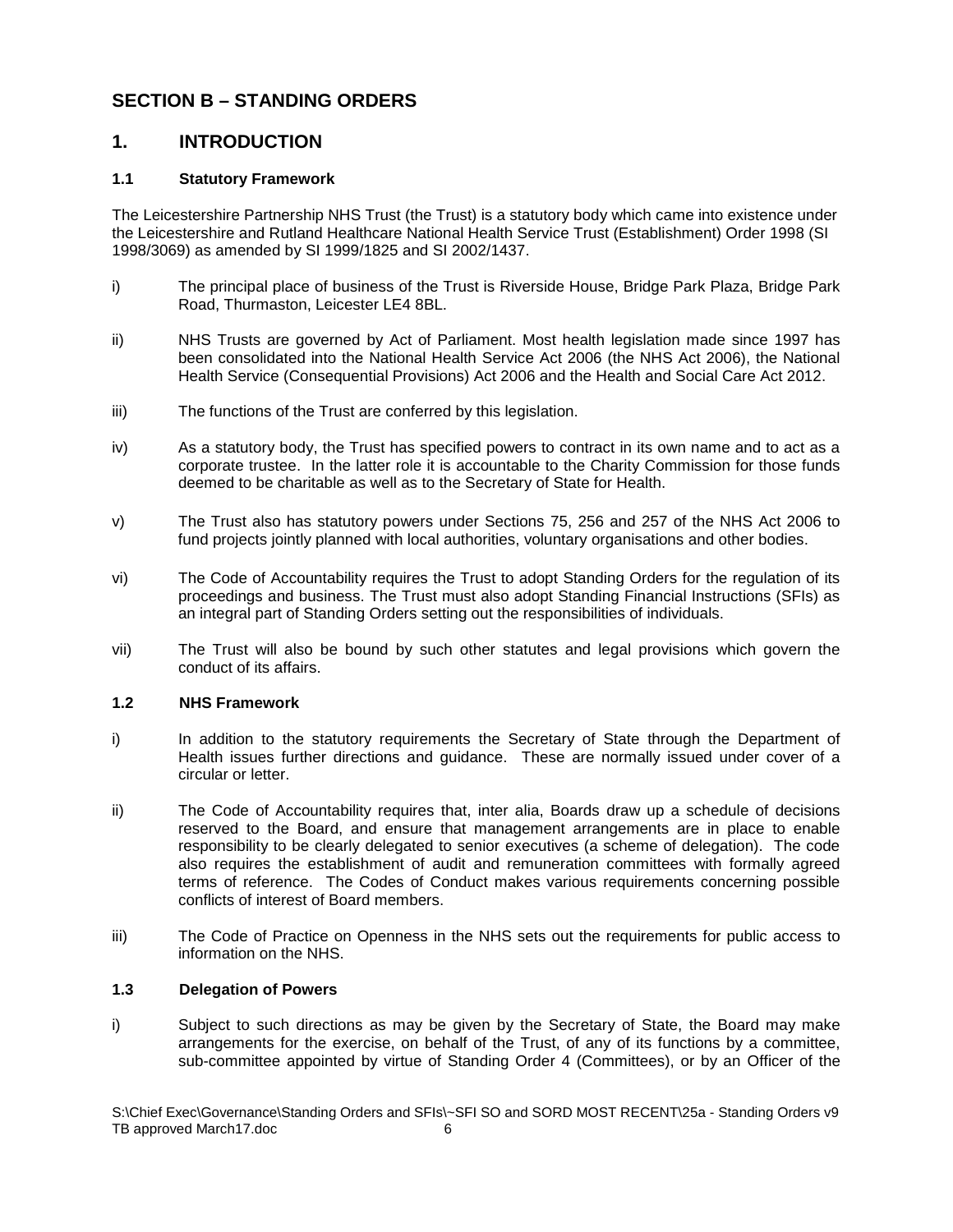Trust, or by another body as defined in Standing Order 5.1.2, in each case subject to such restrictions and conditions as the Trust thinks fit.

ii) Reserved and delegated Powers are covered in a separate document (Scheme of reservation and delegation). This document has effect as if incorporated into these Standing Orders and Standing Financial Instructions.

# **1.4 Integrated Governance**

Boards are now encouraged to move away from silo governance and develop integrated governance that will lead to good governance and to ensure that decision-making is informed by intelligent information covering the full range of corporate, financial, clinical, information and research governance. Integrated governance will better enable the Board to take a holistic view of the organisation and its capacity to meet its legal and statutory requirements and clinical, quality and financial objectives resulting in a more cost effective service and more efficient information processes.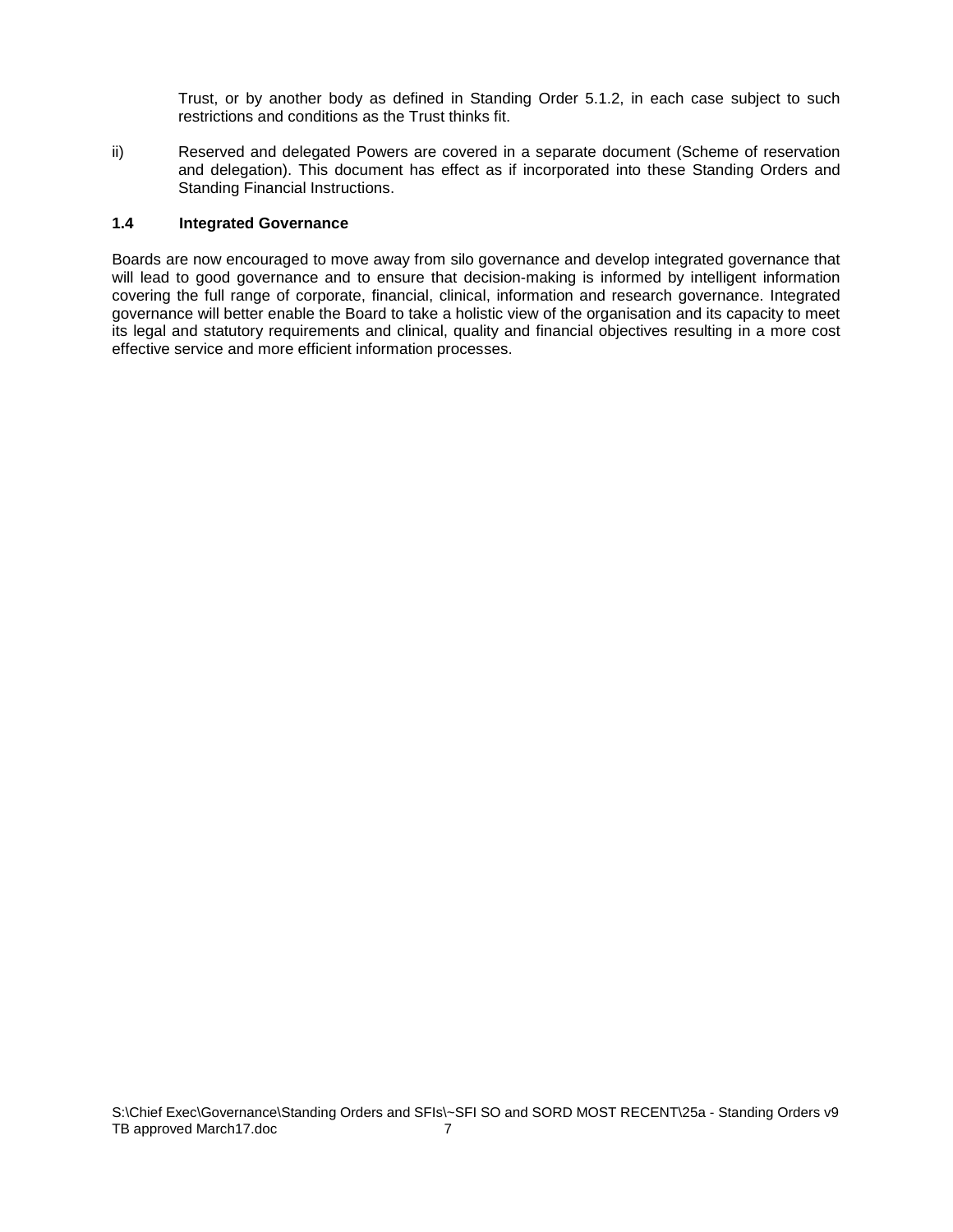# **2. THE BOARD: COMPOSITION OF MEMBERSHIP, TENURE AND ROLE OF MEMBERS**

# **2.1 Composition of the Membership of the Board**

In accordance with the Membership and Procedure Regulations the composition of the Board shall be:

- i) The Chairman of the Trust (appointed by the NHS Improvement) on behalf of the Secretary of State for Health;
- ii) Up to 6 Non-Executive Directors, which are appointed by the NHS Improvement on behalf of the Secretary of State for Health, including a nominee of the University of Leicester as the Trust is regarded as having a significant teaching commitment within the meaning of paragraph 5(3) of Schedule 4 of the NHS Act 2006.
- iii) Up to 5 Executive Directors with voting rights (but not exceeding the number of Non-Executive Directors) including:
	- the Chief Executive (the Chief Officer);
	- the Director of Finance (the Chief Finance Officer);
	- the Medical Director (a medical practitioner), and
	- the Chief Nurse (a registered nurse or midwife registered on the register maintained by the Nursing and midwifery Council) (Executive Nurse)
- iv) The Trust shall have not more than 12 and not less than 8 Directors (unless otherwise determined by the Secretary of State for Health and set out in the Trust's Establishment Order or such other communication from the Secretary of State).

# **2.2 Appointment of Directors**

- i) The Non-Executive Directors of the Trust shall be appointed by the Secretary of State (Regulation 3 of the Membership and Procedure Regulations).
- ii) The Executive Directors of the Trust shall be appointed by the relevant committee of the Board (Regulations 3, 17 and 18 of the Membership and Procedure Regulations).

# **2.3 Terms of office of the Chairman and Directors**

i) The regulations setting out the period of tenure of office of the Chairman and Members and for the termination or suspension of office of the Chairman and Members are contained in Regulations 7 to 9 of the Membership and Procedure Regulations.

# **2.4 Appointment and Powers of Deputy Chairman**

- i) Subject to Standing Order 2.4 (ii) below, the Chairman and Directors of the Trust may appoint a Non-Executive Director from amongst them to be Deputy Chairman, for such period, not exceeding the remainder of his/her term as a member of the Trust, as they may specify on appointing him/her.
- ii) Any Non-Executive Director so appointed may at any time resign from the office of Deputy Chairman by giving notice in writing to the Chairman. The Chairman and Directors may thereupon appoint another Non-Executive Director as Deputy Chairman in accordance with the provisions of Standing Order 2.4 (i).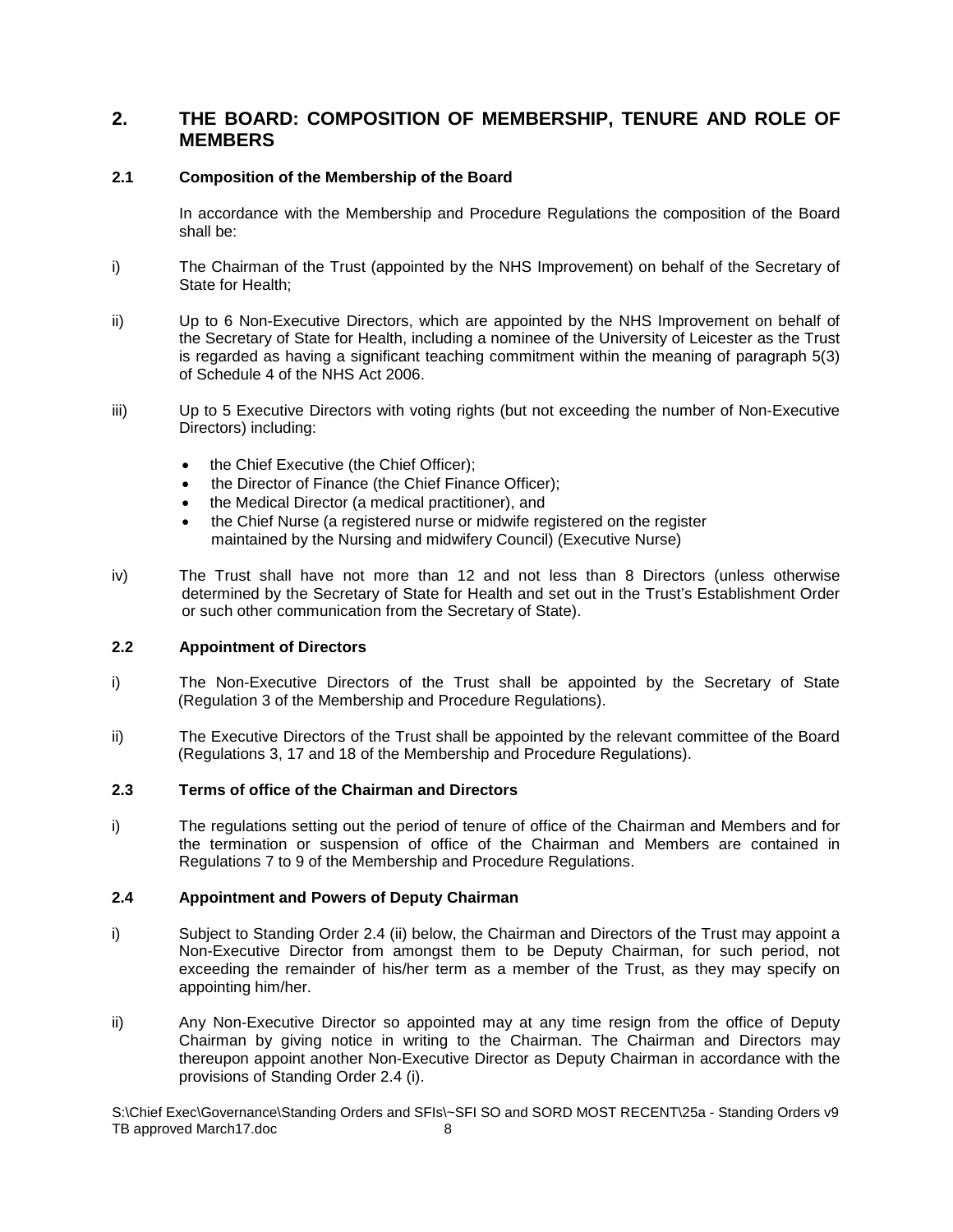iii) Where the Chairman of the Trust has died or has ceased to hold office, or where they have been unable to perform their duties as Chairman owing to illness or any other cause, the Deputy Chairman shall act as Chairman until a new Chairman is appointed or the existing Chairman resumes their duties, as the case may be; and references to the Chairman in these Standing Orders shall, so long as there is no Chairman able to perform those duties, be taken to include references to the Deputy Chairman.

# **2.5 Joint Directors**

- i) Where more than one person is appointed jointly to a post in the Trust which qualifies the holder for executive directorship or in relation to which an Executive Director is appointed, those persons shall become or be appointed an Executive Director jointly, and shall count for the purpose of Standing Order 2.1 as one person (Regulation 6 of the Membership and Procedure Regulations).
- ii) Where the office of an Executive Director is shared jointly by more than one person:
	- a) Either or both of those persons may attend or take part in meetings of the Board;
	- b) If both are present at a meeting they should cast one vote if they agree;
	- c) In the case of disagreements no vote should be cast;
	- d) The presence of either or both of those persons should count as the presence of one person for the purposes of Standing Order 3.11 (Quorum).

# **2.6 Role of Directors**

The Board will function as a corporate decision-making body, Executive Directors and Non-Executive Directors will be full and equal members. Their role as Directors will be to consider the key strategic and managerial issues facing the Trust in carrying out its statutory and other functions.

# i) **Executive Directors**

Executive Directors shall exercise their authority within the terms of these Standing Orders and Standing Financial Instructions and the Scheme of Reservation and Delegation.

# ii) **Chief Executive**

The Chief Executive shall be responsible for the overall performance of the executive functions of the Trust. The Chief Executive is the **Accountable Officer** for the Trust and shall be responsible for ensuring the discharge of obligations under Financial Directions and in line with the requirements of the Accountable Officer Memorandum for Trust Chief Executives.

# iii) **Director of Finance**

The Director of Finance shall be responsible for the provision of financial advice to the Trust and to its members and for the supervision of financial control and accounting systems. He/she shall be responsible along with the Chief Executive for ensuring the discharge of obligations under relevant Financial Directions.

# iv) **Non-Executive Directors**

The Non-Executive Directors shall exercise their authority within the terms of the Standing Orders and Standing Financial Instructions and the Scheme of Reservation and Delegation.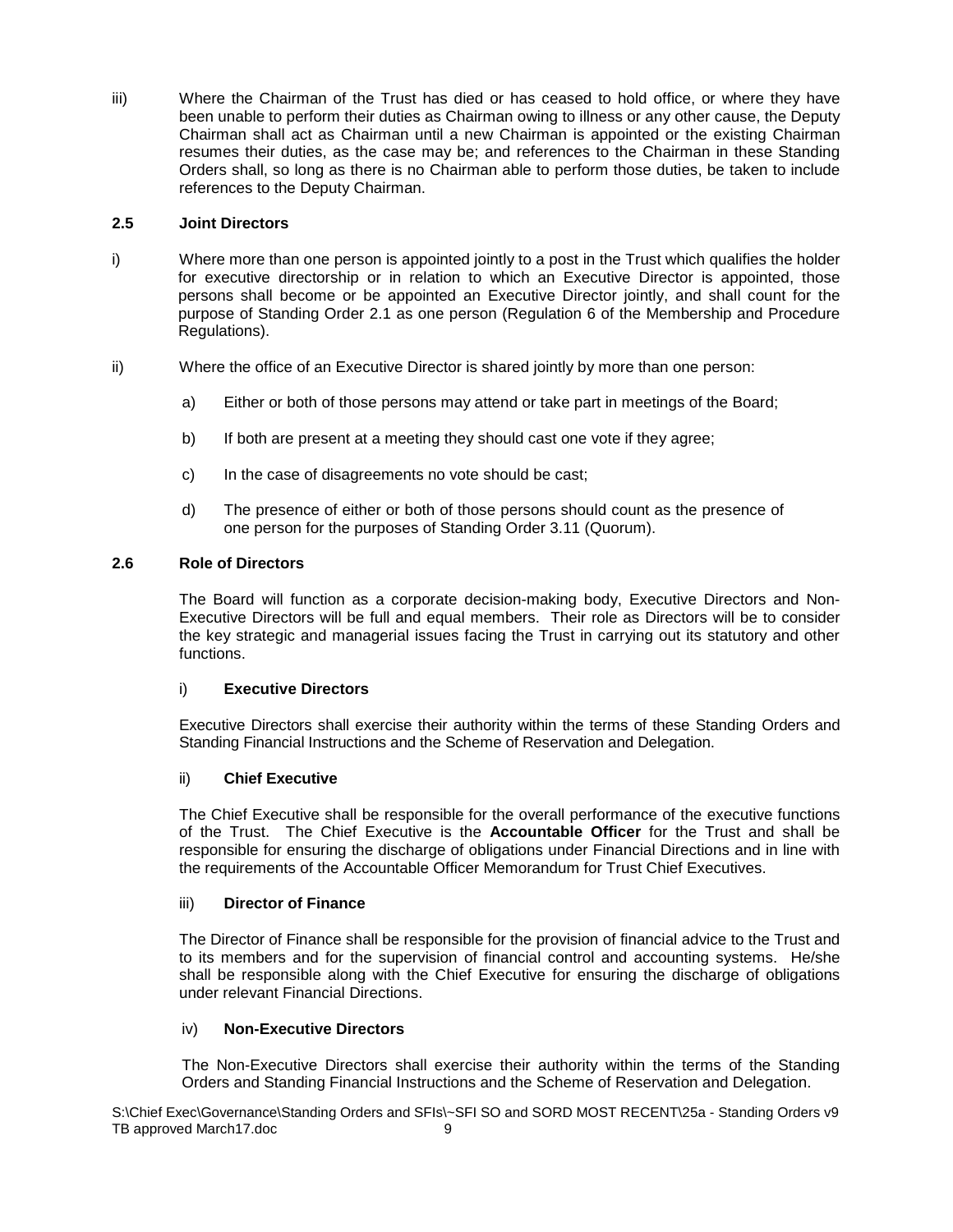The Non-Executive Directors shall not be granted nor shall they seek to exercise any individual executive powers on behalf of the Trust. They may however, exercise collective authority when acting as members of or when chairing a committee of the Trust which has delegated powers.

# v) **Chairman**

The Chairman shall be responsible for the operation of the Board and chair all Board meetings when present. The Chairman has certain delegated executive powers. The Chairman must comply with the terms of appointment and with these Standing Orders.

The Chairman shall liaise with the NHS Improvement (or successor body) over the appointment of Non-Executive Directors and once appointed shall take responsibility either directly or indirectly for their induction, their portfolios of interests and assignments, and their performance.

The Chairman shall work in close harmony with the Chief Executive and shall ensure that key and appropriate issues are discussed by the Board in a timely manner with all the necessary information and advice being made available to the Board to inform the debate and ultimate resolutions.

# **2.7 Corporate role of the Board**

- i) All business shall be conducted in the name of the Trust.
- ii) The powers of the Trust established under statute shall be exercised by the Board meeting in public session except as otherwise provided for in Standing Order 3 (Meetings of the Trust).
- iii) The Board shall define and regularly review the functions it exercises on behalf of the Secretary of State.
- iv) All funds received in trust shall be held in the name of the trust as corporate trustee.

# **2.8 Schedule of Matters reserved to the Board and Scheme of Reservation and Delegation**

The Board has resolved that certain powers and decisions may only be exercised by the Board in formal session. These powers and decisions are set out in the 'Scheme of Reservation and Delegation' and shall have effect as if incorporated into the Standing Orders. Those powers which it has delegated to officers and other bodies are also contained in the Scheme of Reservation and Delegation.

# **2.9 Lead Roles for Board Members**

The Chairman will ensure that the designation of Lead roles or appointments of Board members as required by the Department of Health or as set out in any statutory or other guidance will be made in accordance with that guidance or statutory requirement (e.g. appointing a Lead Board Member with responsibilities for Infection Control or Child Protection Services etc.).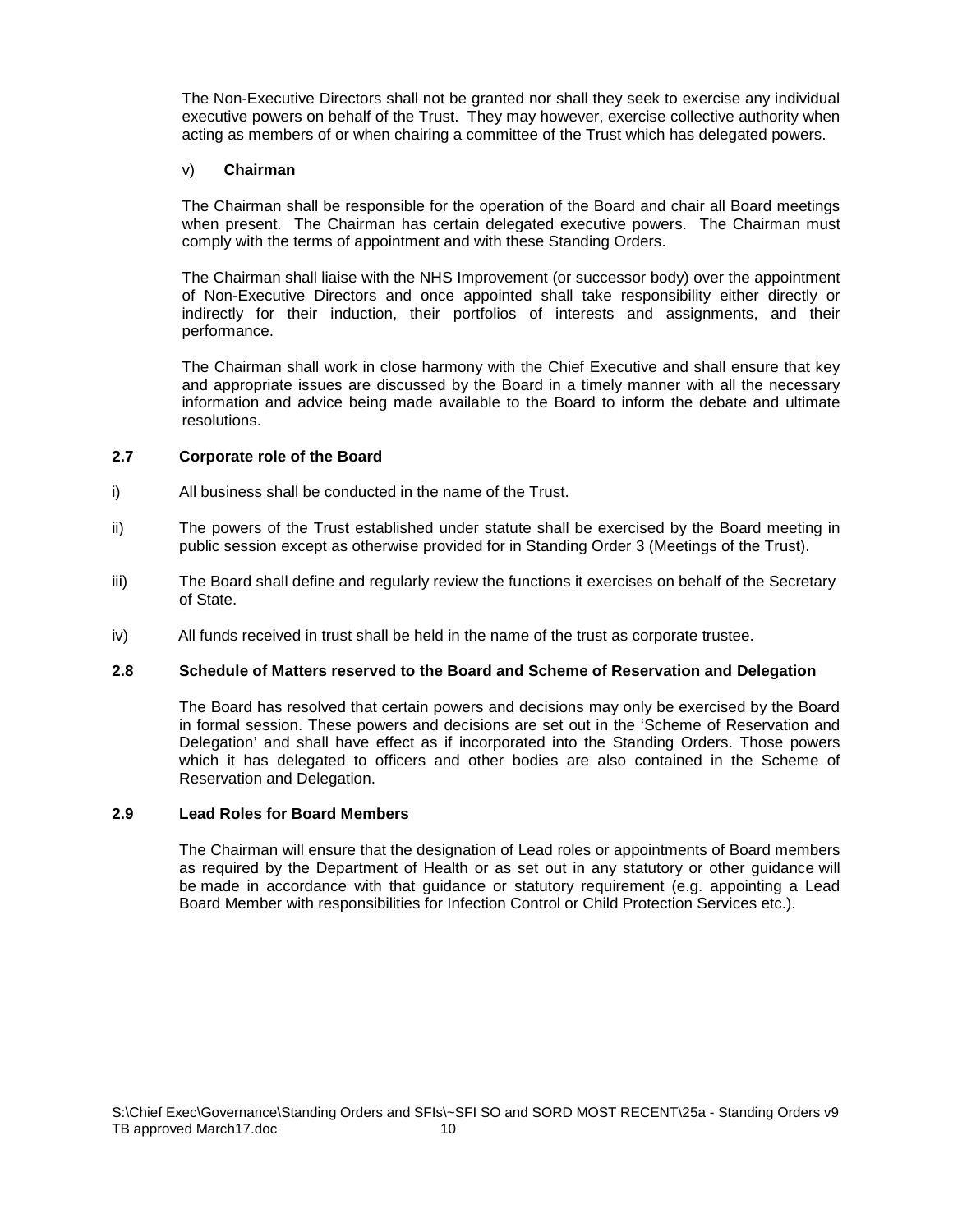# **3. MEETINGS OF THE TRUST**

# **3.1 Calling meetings**

- i) Ordinary meetings of the Board shall be held at regular intervals at such times and places as the Board may determine. These meetings are open to the public to enable staff and members of the public to attend.
- ii) The Chairman of the Trust may call a meeting of the Board at any time.
- iii) One third or more members of the Board may requisition a meeting in writing. If the Chairman refuses, or fails, to call a meeting within seven days of a requisition being presented, the members signing the requisition may forthwith call a meeting.

# **3.2 Notice of Meetings and the Business to be transacted**

- i) Before each meeting of the Board a written notice specifying the business proposed to be transacted shall be delivered to every member, or sent by post to the usual place of residence of each member or by email to the last known email of each member, so as to be available to members at least three clear days before the meeting. The notice shall be signed by the Chairman or by an Executive Director authorised by the Chairman to sign on their behalf. Want of service of such a notice on any member shall not affect the validity of a meeting.
- ii) In the case of a meeting called by members in default of the Chairman calling the meeting, the notice shall be signed by those members.
- iii) No business shall be transacted at the meeting other than that specified on the agenda, or emergency motions allowed under Standing Order 3.6 (Emergency motions).
- iv) A member desiring a matter to be included on an agenda shall make his/her request in writing to the Chairman at least 10 clear days before the meeting. The request should state whether the item of business is proposed to be transacted in the presence of the public and should include appropriate supporting information. Requests made less than 10 days before a meeting may be included on the agenda at the discretion of the Chairman.
- v) Before each meeting of the Board a public notice of the time and place of the meeting, and the public part of the agenda, shall be displayed at the Trust's principal offices at least three clear days before the meeting, (required by the Public Bodies (Admission to Meetings) Act 1960 Section 1 (4)(a)).

# **3.3 Agenda and Supporting Papers**

The Agenda will be sent to Members at least 6 days before the meeting and supporting papers, whenever possible, shall accompany the agenda, but will certainly be dispatched no later than three clear days before the meeting, save in emergency. The Board may determine that certain matters shall appear on every agenda for a meeting and shall be addressed prior to any other business being conducted. (Such matters may be identified within these Standing Orders or following subsequent resolution shall be listed in an Appendix to the Standing Orders.)

# **3.4 Petitions**

Where a petition has been received by the Trust, the Chairman shall include the petition as an item for the agenda of the next meeting.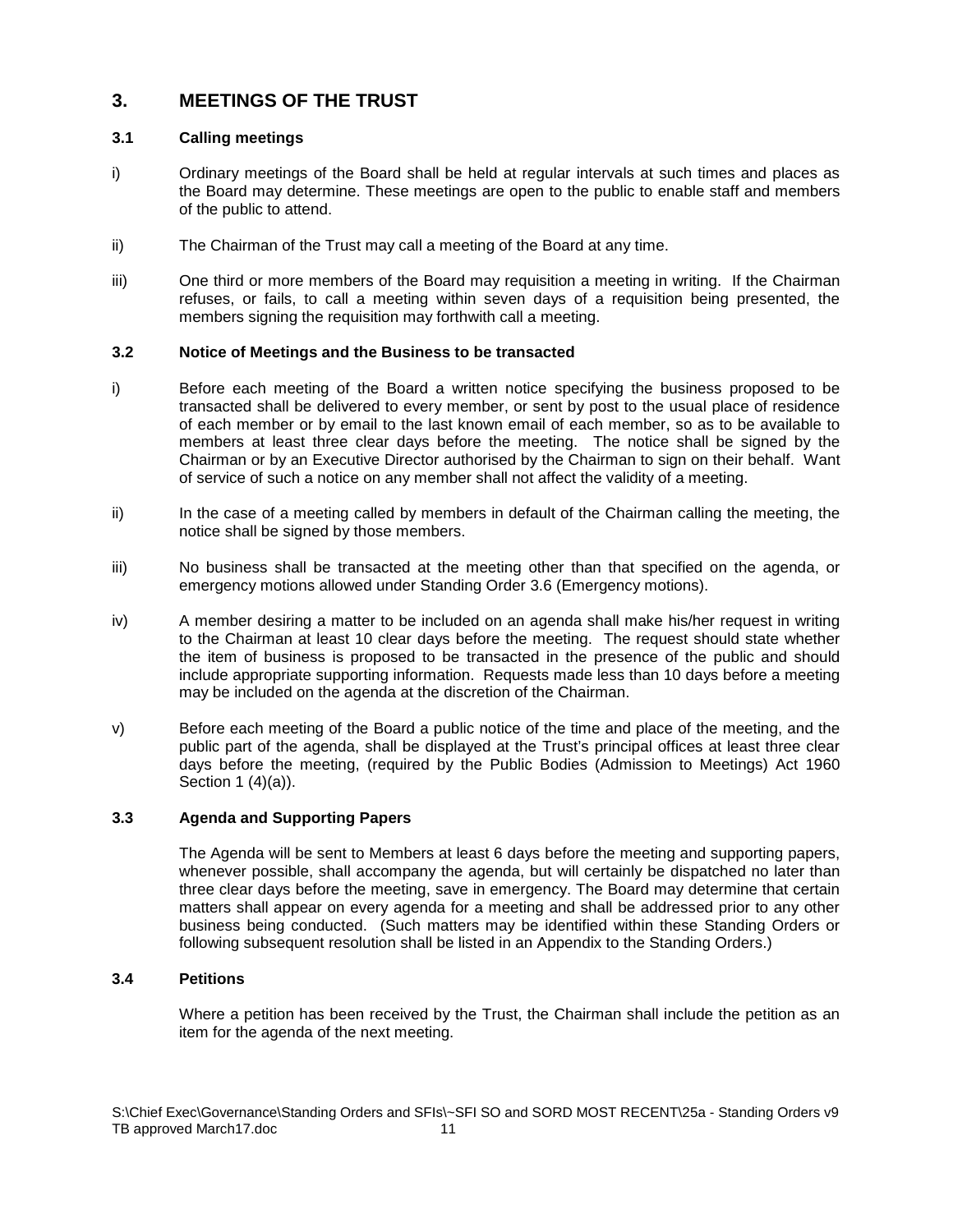# **3.5 Notice of Motion**

- i) Subject to the provision of Standing Orders 3.7 (Motions: Procedure at and during a meeting) and 3.8 (Motion to rescind a resolution), a member of the Board wishing to move a motion shall send a written notice to the Chief Executive who will ensure that it is brought to the immediate attention of the Chairman.
- ii) The notice shall be delivered at least 12 clear days before the meeting. The Chief Executive shall include in the agenda for the meeting all notices so received that are in order and permissible under governing regulations. This Standing Order shall not prevent any motion being withdrawn or moved without notice on any business mentioned on the agenda for the meeting.

# **3.6 Emergency Motions**

Subject to the agreement of the Chairman, and subject also to the provision of Standing Order 3.7 (Motions: Procedure at and during a meeting), a member of the Board may give written notice of an emergency motion after the issue of the notice of meeting and agenda, up to one hour before the time fixed for the meeting. The notice shall state the grounds of urgency. If in order, it shall be declared to the Board at the commencement of the business of the meeting as an additional item included in the agenda. The Chairman's decision to include the item shall be final.

#### **3.7 Motions: Procedure at and during a meeting**

#### i) **Who may propose**

A motion may be proposed by the Chairman of the meeting or any member present. It must also be seconded by another member.

#### ii) **Contents of motions**

The Chairman may exclude from the debate at their discretion any such motion of which notice was not given on the notice summoning the meeting other than a motion relating to:

- a. the reception of a report;
- b. consideration of any item of business before the Board;
- c. the accuracy of minutes;
- d. that the Board proceed to next business;
- e. that the Board adjourn;
- f. that the question be now put.

#### iii) **Amendments to motions**

A motion for amendment shall not be discussed unless it has been proposed and seconded.

Amendments to motions shall be moved relevant to the motion, and shall not have the effect of negating the motion before the Board.

If there are a number of amendments, they shall be considered one at a time. When a motion has been amended, the amended motion shall become the substantive motion before the meeting, upon which any further amendment may be moved.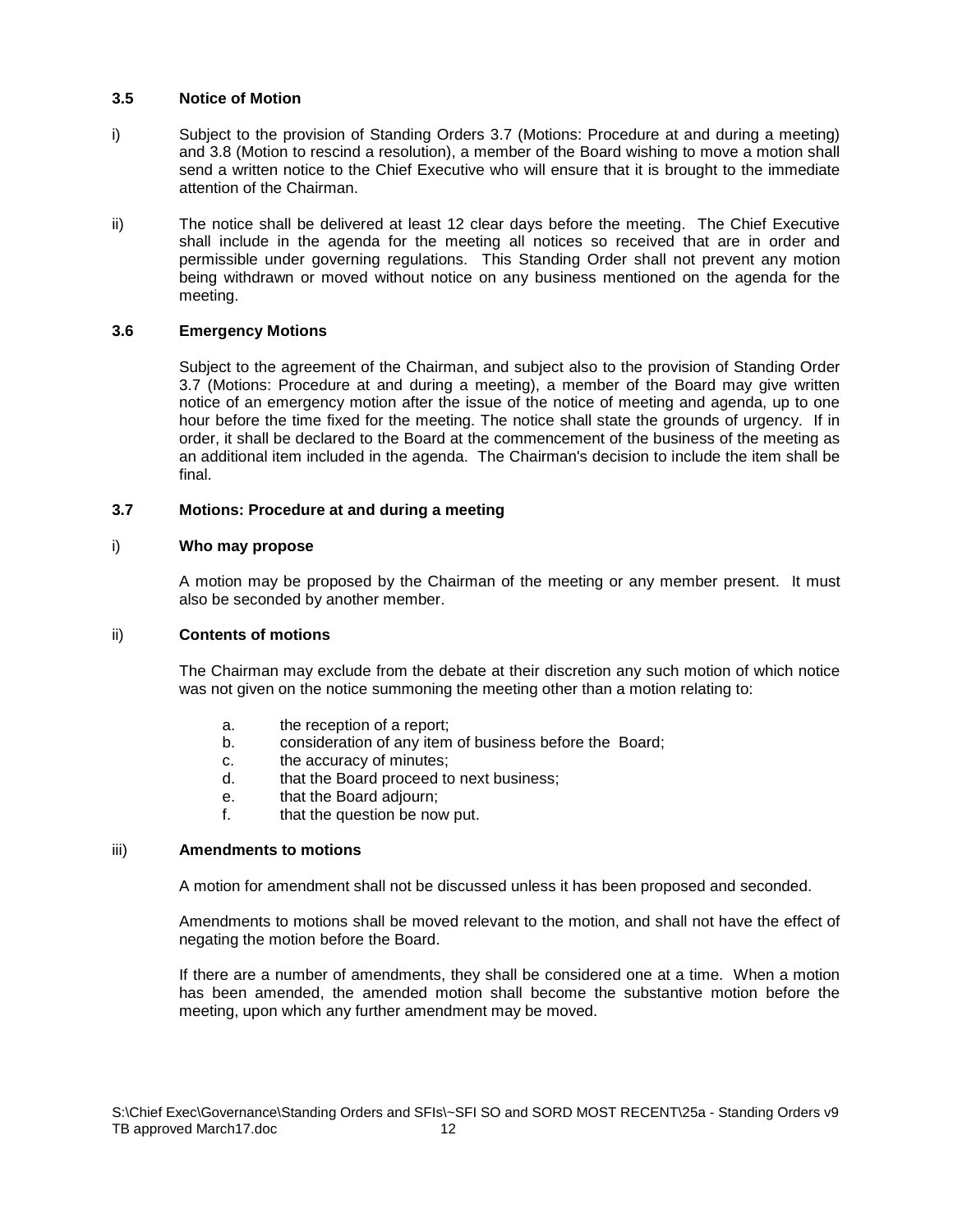# iv) **Rights of reply to motions**

# a) Amendments

The mover of an amendment may reply to the debate on their amendment immediately prior to the mover of the original motion, who shall have the right of reply at the close of debate on the amendment, but may not otherwise speak on it.

b) Substantive/original motion

The member who proposed the substantive motion shall have a right of reply at the close of any debate on the motion.

# v) **Withdrawing a motion**

A motion, or an amendment to a motion, may be withdrawn.

# vi) **Motions once under debate**

When a motion is under debate, no motion may be moved other than:

- a. an amendment to the motion;
- b. the adjournment of the discussion, or the meeting;
- c. that the meeting proceed to the next business;
- d. that the question should be now put;
- e. the appointment of an 'ad hoc' committee to deal with a specific item of business;
- f. that a member/director be not further heard:
- g. a motion under Section 1(2) or Section 1(8) of the Public Bodies (Admissions to Meetings) Act 1960 resolving to exclude the public, including the press (see Standing Order 3.17 (admission of public and the press).

In those cases where the motion is either that the meeting proceeds to the 'next business' or 'that the question be now put' in the interests of objectivity these should only be put forward by a member of the Board who has not taken part in the debate and who is eligible to vote.

If a motion to proceed to the next business or that the question be now put, is carried, the Chairman should give the mover of the substantive motion under debate a right of reply, if not already exercised. The matter should then be put to the vote.

# **3.8 Motion to Rescind a Resolution**

- i) Notice of motion to rescind any resolution (or the general substance of any resolution) which has been passed within the preceding six calendar months shall bear the signature of the member who gives it and also the signature of three other members, and before considering any such motion of which notice shall have been given, the Board may refer the matter to any appropriate Committee or the Chief Executive for recommendation.
- ii) When any such motion has been dealt with by the Board it shall not be competent for any director/member other than the Chairman to propose a motion to the same effect within six months. This Standing Order shall not apply to motions moved in pursuance of a report or recommendations of a Committee or the Chief Executive.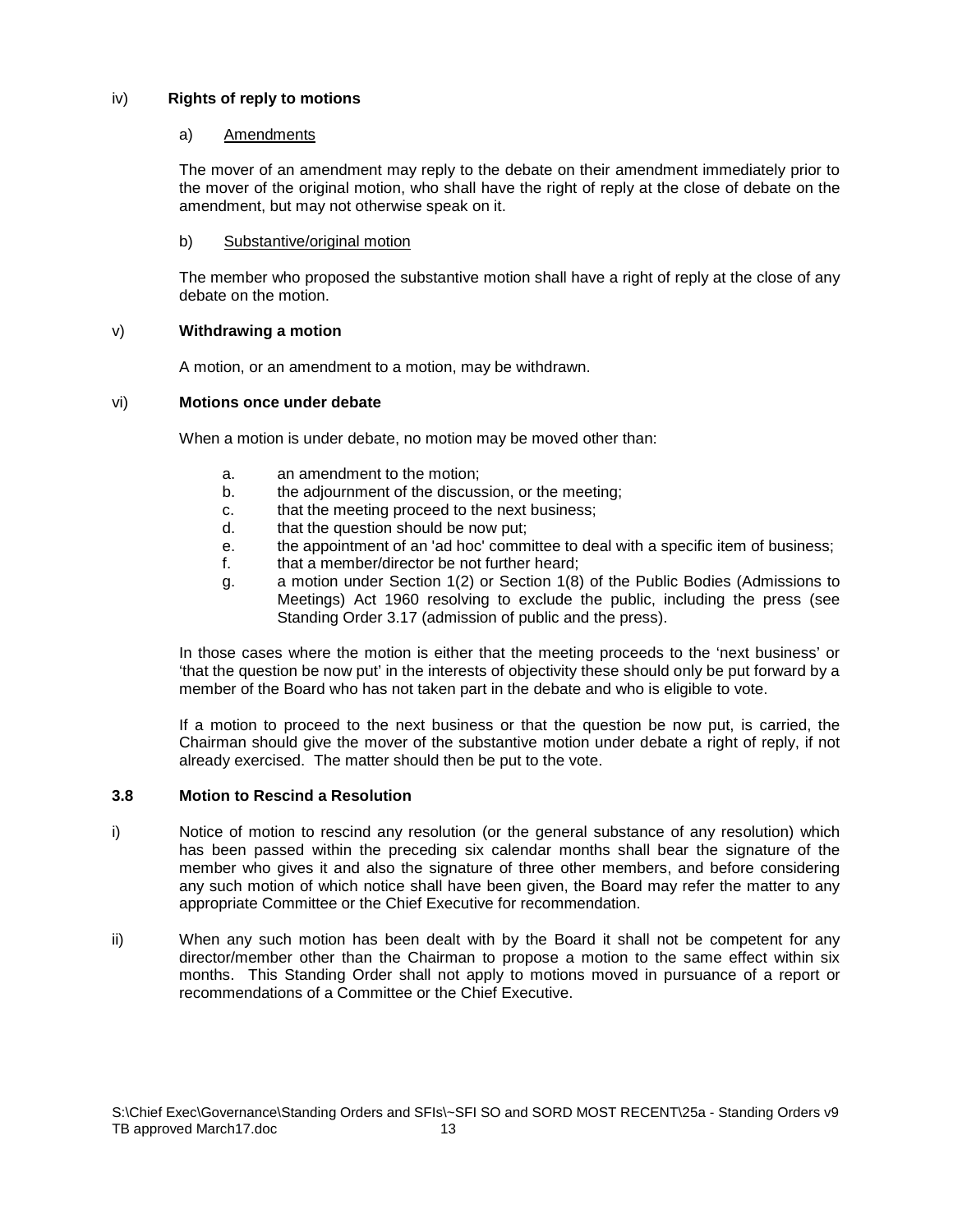# **3.9 Chairman of meeting**

- i) At any meeting of the Board the Chairman, if present, shall preside. If the Chairman is absent from the meeting, the Deputy Chairman (if the Board has appointed one), if present, shall preside.
- ii) If the Chairman is absent temporarily on the grounds of a declared conflict of interest the Deputy Chairman, if present, shall preside. If the Chairman and Deputy Chairman are absent, or are disqualified from participating at the meeting, such Non-Executive Director as the Members present shall choose shall preside.

# **3.10 Chairman's ruling**

The decision of the Chairman of the meeting on questions of order, relevancy and regularity (including procedure on handling motions) and their interpretation of the Standing Orders and Standing Financial Instructions, at the meeting, shall be final.

# **3.11 Quorum**

- i) No business shall be transacted at a meeting unless at least one-third of the whole number of the Chairman and Members (including at least one Member who is also an Executive Director and one Member who is a Non-Executive Director) is present.
- ii) A member of staff in attendance for an Executive Director member but without formal acting up status may not count towards the quorum.
- iii) If the Chairman or member has been disqualified from participating in the discussion on any matter and/or from voting on any resolution by reason of a declaration of a conflict of interest (see Standing Order 7 (Duties and obligations of Board members/Directors and Senior Managers under these Standing Orders)) that person shall no longer count towards the quorum. If a quorum is then not available for the discussion and/or the passing of a resolution on any matter, that matter may not be discussed further or voted upon at that meeting. Such a position shall be recorded in the minutes of the meeting. The meeting must then proceed to the next business.

# **3.12 Voting**

- i) Save as provided in Standing Orders 3.13 (Suspension of Standing Orders) and 3.14 (Variation and Amendment of Standing Orders), every question put to a vote at a meeting shall be determined by a majority of the votes of members present and voting on the question. In the case of an equal vote, the person presiding (ie: the Chairman of the meeting) shall have a second, and casting vote.
- ii) At the discretion of the Chairman all questions put to the vote shall be determined by oral expression or by a show of hands, unless the Chairman directs otherwise, or it is proposed, seconded and carried that a vote be taken by paper ballot.
- iii) If at least one third of the members present so request, the voting on any question may be recorded so as to show how each member present voted or did not vote (except when conducted by paper ballot).
- iv) If a member so requests, their vote shall be recorded by name.
- v) In no circumstances may an absent member vote by proxy. Absence is defined as being absent at the time of the vote.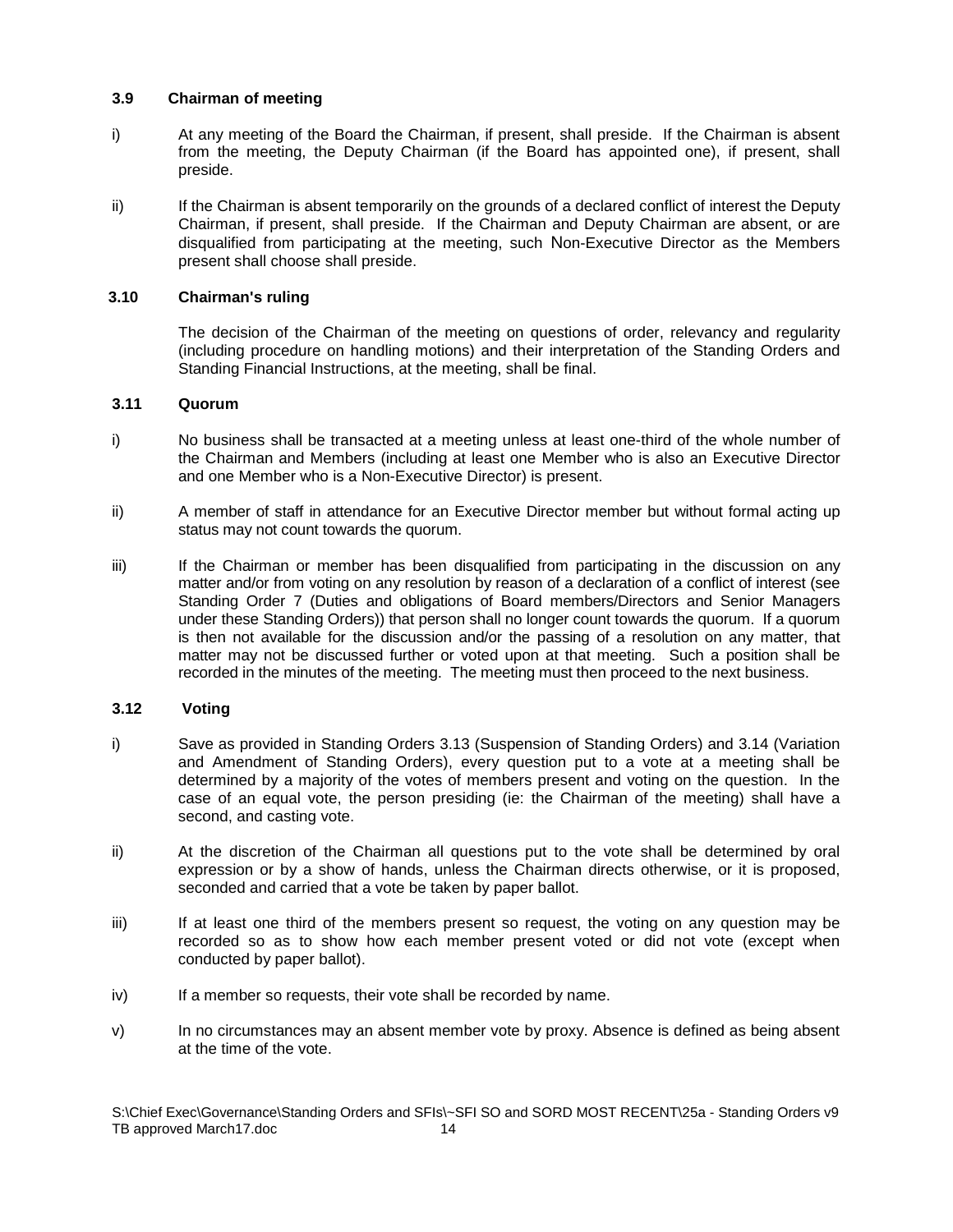- vi) A manager who has been formally appointed to act up for an Executive Director during a period of incapacity or temporarily to fill an Executive Director vacancy shall be entitled to exercise the voting rights of the Executive Director member.
- vii) An officer attending the Board meeting to represent an Executive Director during a period of incapacity or temporary absence without formal acting up status may not exercise the voting rights of the Executive Director. An officer's status when attending a meeting shall be recorded in the minutes.
- viii) For the voting rules relating to joint members see Standing Order 2.5.

# **3.13 Suspension of Standing Orders**

- i) Except where this would contravene any statutory provision or any direction made by the Secretary of State or the rules relating to the Quorum (Standing Order 3.11), any one or more of the Standing Orders may be suspended at any meeting, provided that at least two-thirds of the whole number of the members of the Board are present (including at least one member who is an Executive Director of the Trust and one member who is not) and that at least two-thirds of those members present signify their agreement to such suspension. The reason for the suspension shall be recorded in the Board's minutes.
- ii) A separate record of matters discussed during the suspension of Standing Orders shall be made and shall be available to the Chairman and members of the Trust.
- iii) No formal business may be transacted while Standing Orders are suspended.
- iv) The Audit and Assurance Committee shall review every decision to suspend Standing Orders.

#### **3.14 Variation and amendment of Standing Orders**

These Standing Orders shall not be varied except in the following circumstances:

- a. Upon a notice of motion under Standing Order 3.5 (notice of motion);
- b. Upon a recommendation of the Chairman or Chief Executive included on the agenda for the meeting;
- c. That two thirds of the Board members are present at the meeting where the variation or amendment is being discussed, and that at least half of the Trust's Non-Executive Directors vote in favour of the amendment;
- d. Providing that any variation or amendment does not contravene a statutory provision or direction made by the Secretary of State.

# **3.15 Record of Attendance**

The names of the Chairman and Directors/members present at the meeting shall be recorded.

#### **3.16 Minutes**

The minutes of the proceedings of a meeting shall be drawn up and submitted for agreement at the next ensuing meeting where they shall be signed by the person presiding at it.

No discussion shall take place upon the minutes except upon their accuracy or where the Chairman considers discussion appropriate.

Minutes shall be circulated in accordance with members' wishes. Where providing a record of a public meeting the minutes shall be made available to the public.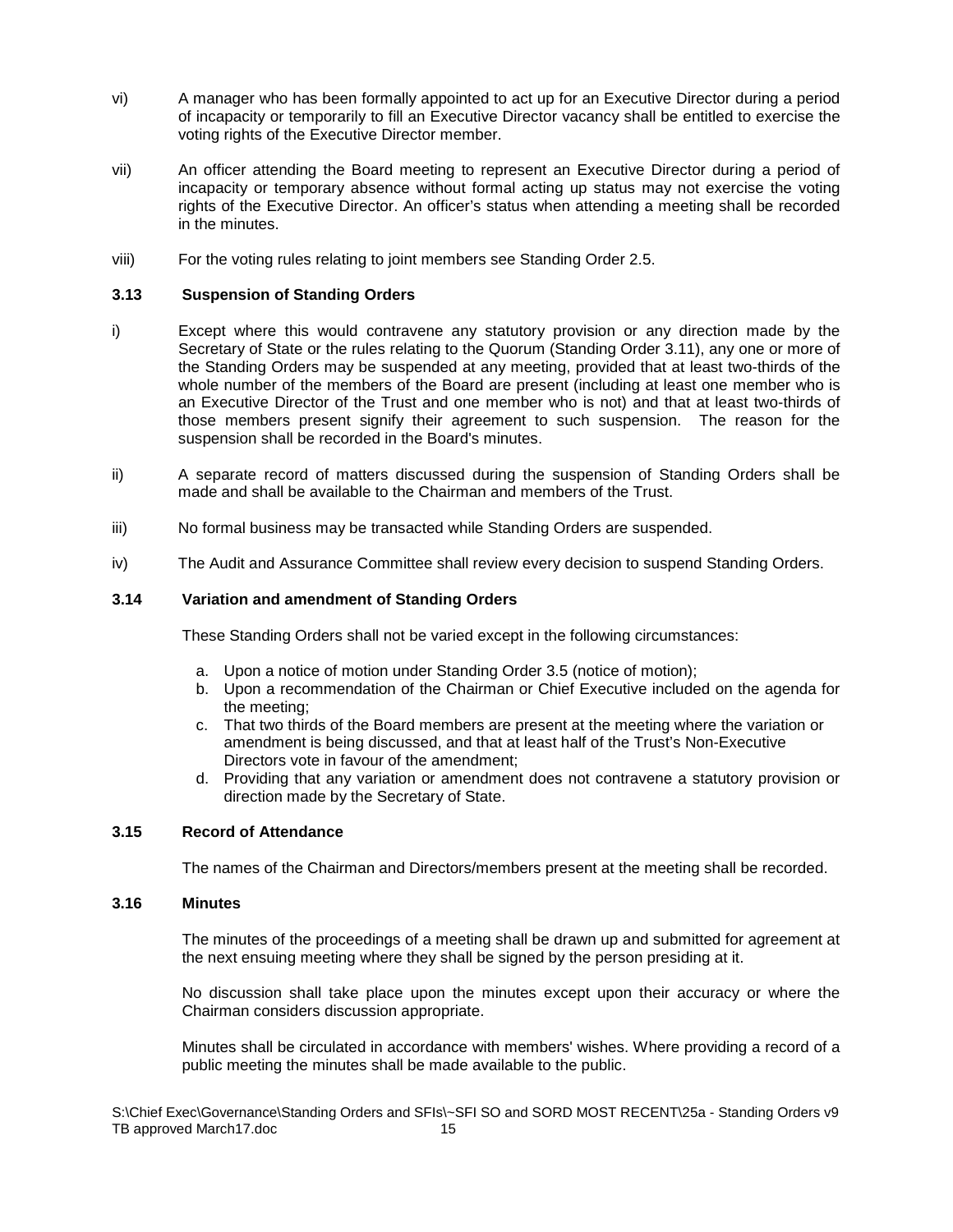# **3.17 Admission of public and the press**

# i) **Admission and exclusion on grounds of confidentiality of business to be transacted**

The public and representatives of the press may attend all meetings of the Trust, but shall be required to withdraw upon the Board as follows:

a. 'that representatives of the press, and other members of the public, be excluded from the remainder of this meeting having regard to the confidential nature of the business to be transacted, publicity on which would be prejudicial to the public interest', Section 1 (2), Public Bodies (Admission to Meetings) Act l960'

*'Guidance should be sought from the Trust's Freedom of Information Lead to ensure correct procedure is followed on matters to be included in the exclusion'.*

# ii) **General disturbances**

The Chairman (or Deputy Chairman if one has been appointed) or the person presiding over the meeting shall give such directions as he thinks fit with regard to the arrangements for meetings and accommodation of the public and representatives of the press such as to ensure that the Trust's business shall be conducted without interruption and disruption and, without prejudice to the power to exclude on grounds of the confidential nature of the business to be transacted, the public will be required to withdraw upon the Board resolving as follows:

a. `That in the interests of public order the meeting adjourn for (the period to be specified) to enable the Board to complete its business without the presence of the public'. Section 1(8) Public Bodies (Admissions to Meetings) Act l960.'

# iii) **Business proposed to be transacted when the press and public have been excluded from a meeting**

Matters to be dealt with by the Board following the exclusion of representatives of the press, and other members of the public, as provided in (i) and (ii) above, shall be confidential to the members of the Board.

Non-Executive Directors and Executive Directors or any employee of the Trust in attendance shall not reveal or disclose the contents of papers marked 'In Confidence' or minutes headed 'Items Taken in Private' outside of the Trust, without the express permission of the Trust. This prohibition shall apply equally to the content of any discussion during the Board meeting which may take place on such reports or papers.

# iv) **Use of Mechanical or Electrical Equipment for Recording or Transmission of Meetings**

Nothing in these Standing Orders shall be construed as permitting the introduction by the public, or press representatives, of recording, transmitting, video or similar apparatus into meetings of the Trust or Committee thereof. Such permission shall be granted only upon resolution of the Trust.

# **3.18 Observers at Trust meetings**

The Trust will decide what arrangements and terms and conditions it feels are appropriate to offer in extending an invitation to observers to attend and address any of the Board's meetings and may change, alter or vary these terms and conditions as it deems fit.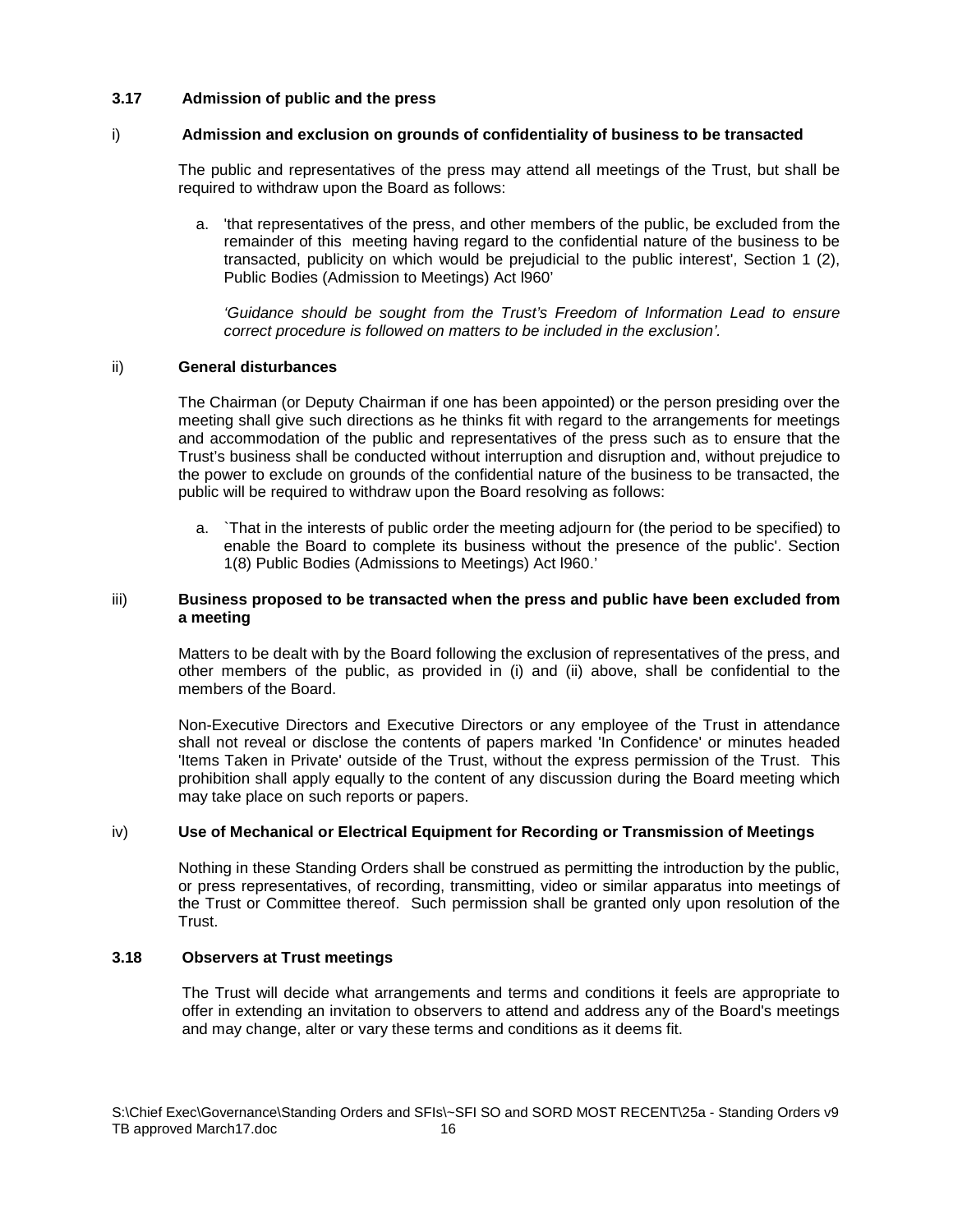# **3.19 Smoking**

Smoking is prohibited at all meetings of the Trust.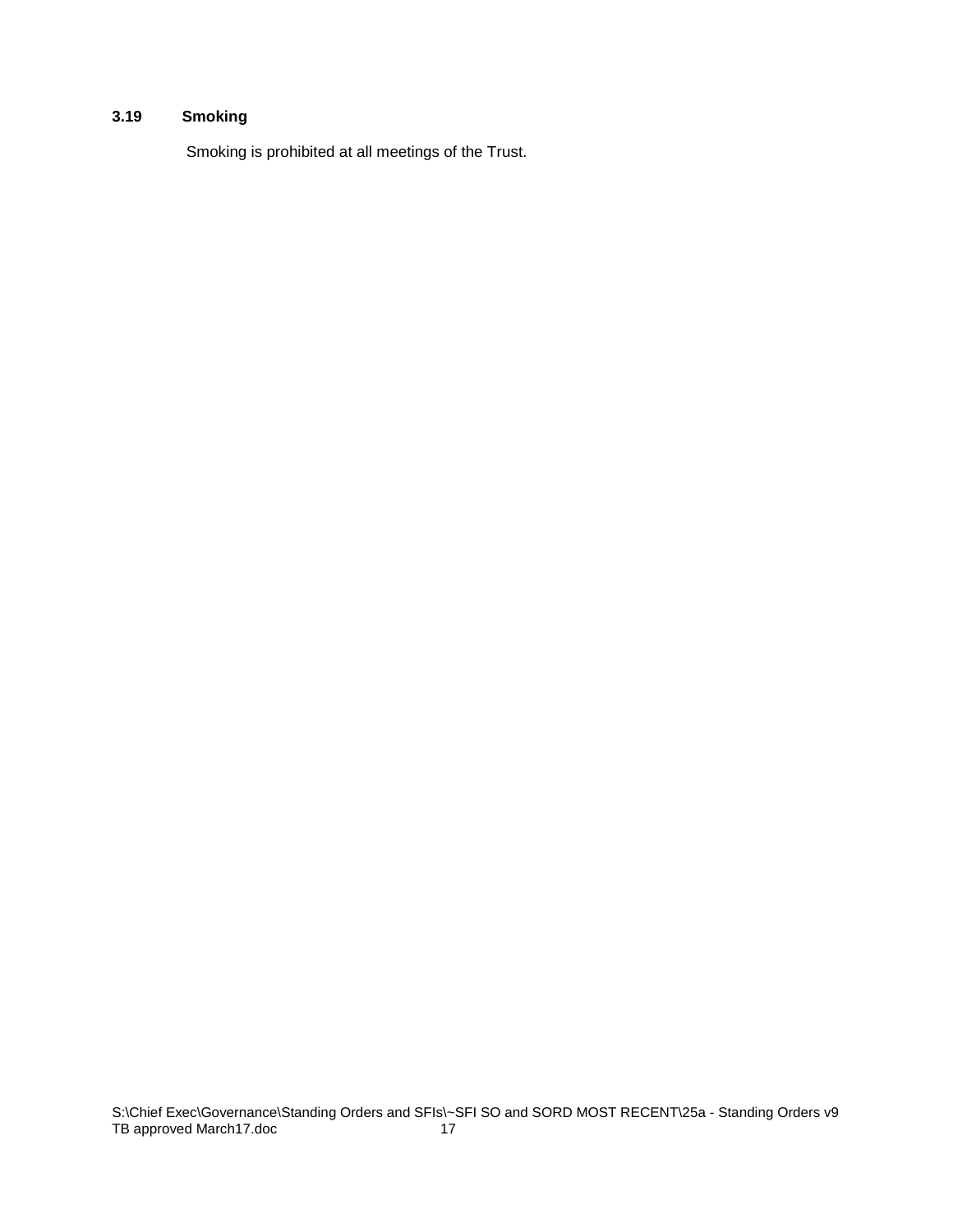# **4. APPOINTMENT OF COMMITTEES AND SUB-COMMITTEES**

# **4.1 Appointment of Committees**

Subject to such directions as may be given by the Secretary of State for Health, the Board may appoint committees of the Trust consisting wholly or partly of Directors of the Trust or wholly of persons who are not Directors of the Trust (Regulation 15 of the Membership and Procedure Regulations).

The Trust shall determine the membership and terms of reference of committees and subcommittees and shall if it requires to, receive and consider reports of such committees.

# **4.2 Joint Committees**

- i) Joint committees may be appointed by the Board by joining together with one or more other health service bodies, wholly or partly of the Chairman and Directors of the Trust or other health service bodies, or wholly of persons who are not Directors of the Trust or other health service bodies in question.
- ii) Any committee or joint committee appointed under this Standing Order may, subject to such directions as may be given by the Secretary of State or the Board or other health bodies in question, appoint sub-committees consisting wholly or partly of members of the committees or joint committee (whether or not they are Directors of the Trust or health bodies in question) or wholly of persons who are not Directors of the Trust or health bodies in question or the committee of the Trust or health bodies in question.

# **4.3 Applicability of Standing Orders and Standing Financial Instructions to Committees**

The Standing Orders and Standing Financial Instructions of the Trust, as far as they are applicable, shall as appropriate apply to meetings and any committees established by the Board. In which case the term "Chairman" is to be read as a reference to the Chairman of other committee as the context permits, and the term "member" is to be read as a reference to a member of other committee also as the context permits. (There is no requirement to hold meetings of committees established by the Board in public.)

# **4.4 Terms of Reference**

Each such committee shall have such terms of reference and powers and be subject to such conditions (as to reporting back to the Board), as the Board shall decide and shall be in accordance with any legislation and regulation or direction issued by the Secretary of State. Such terms of reference shall have effect as if incorporated into the Standing Orders.

# **4.5 Delegation of powers by Committees to Sub-Committees**

Where committees are authorised to establish sub-committees they may not delegate executive powers to the sub-committee unless expressly authorised by the Board.

# **4.6 Approval of Appointments to Committees**

The Board shall approve the appointments to each of the committees which it has formally constituted. Where the Board determines, and regulations permit, that persons, who are not members of the Board, shall be appointed to a committee the terms of such appointment shall be within the powers of the Board as defined by the Secretary of State. The Board shall define the powers of such appointees and shall agree allowances, including reimbursement for loss of earnings, and/or expenses in accordance where appropriate with national guidance.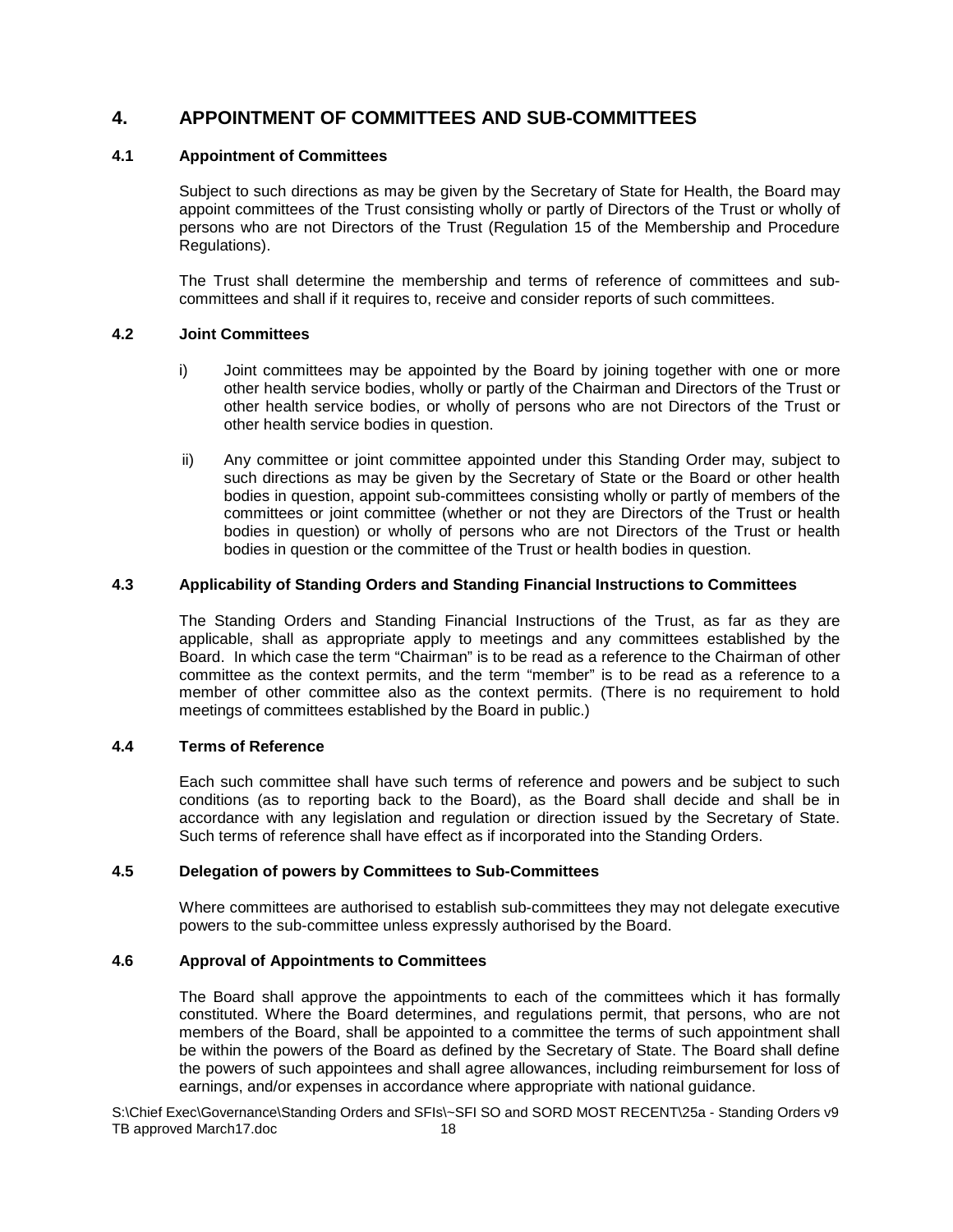# **4.7 Appointments for Statutory functions**

Where the Board is required to appoint persons to a committee and/or to undertake statutory functions as required by the Secretary of State, and where such appointments are to operate independently of the Board such appointment shall be made in accordance with the regulations and directions made by the Secretary of State.

#### **4.8 Committees established by the Board**

The committees, sub-committees, and joint-committees established by the Board are:

#### 4.8.1 **Audit and Assurance Committee**

In line with the requirement of the NHS Audit Committee Handbook, NHS Codes of Conduct and Accountability, and the Higgs report, an Audit and Assurance Committee will be established and constituted to provide the Board with an independent and objective review on its financial systems, financial information and compliance with laws, guidance, and regulations governing the NHS. The Terms of Reference will be approved by the Board and reviewed on a periodic basis.

The Higgs report recommends a minimum of three Non-Executive Directors be appointed, unless the Board decides otherwise, of which one must have significant, recent and relevant financial experience.

The Chairman of the Audit and Assurance Committee is appointed in line with current approved practice.

# 4.8.2 **Remuneration Committee**

In line with the requirements of the NHS Codes of Conduct and Accountability, and the Higgs report, a Remuneration Committee will be established and constituted.

The Higgs report recommends the committee be comprised exclusively of Non-Executive Directors, a minimum of three, who are independent of management.

The purpose of the Committee is to ensure there is a fair and transparent procedure for developing and maintaining policy on executive remuneration and for fixing the remuneration packages for the Chief Executive, Executive Directors and other Directors of the Trust.

#### 4.8.3 **Other Committees**

The Board may also establish such other committees as required to discharge the Trust's responsibilities.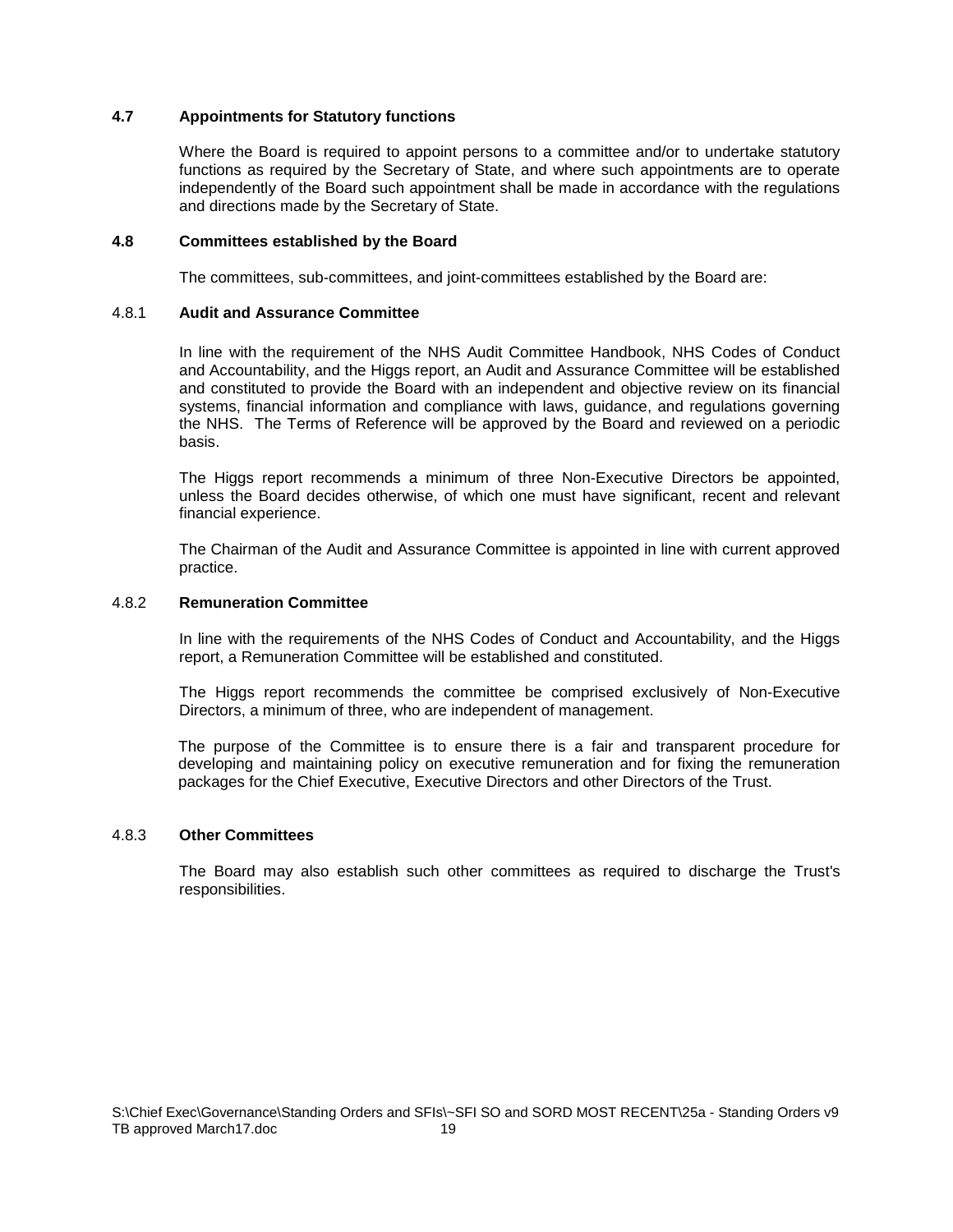# **5. ARRANGEMENTS FOR THE EXERCISE OF TRUST FUNCTIONS BY DELEGATION**

# **5.1 Delegation of Functions to Committees, Officers or other bodies**

- 5.1.1 Subject to such directions as may be given by the Secretary of State, the Board may make arrangements for the exercise, on behalf of the Board, of any of its functions by a committee, sub-committee appointed by virtue of Standing Order 4 (Appointment of Committees and Sub-Committees), or by an associate member, or by an officer of the Trust, or by another body as defined in Standing Order 5.1.2 below, in each case subject to such restrictions and conditions as the Board thinks fit.
- 5.1.2 Paragraph 18 of Schedule 4 of the NHS Act 2006 allows the functions of Trust to be carried out jointly with any Special Health Authority, Local Health Board, other NHS trusts, or any other body or individual. Regulation 16 of the Membership and Procedure Regulations provides that the Trust may make arrangements for the exercise, on behalf of the Trust, of any of its functions by a committee or a sub-committee appointed by virtue of Regulation 15 of the Membership and Procedure Regulations, subject to such restrictions and conditions as the Trust thinks fit.
- 5.1.3 Where a function of the Trust is delegated to committees, sub-committees, associate members or officers, the Trust delegating the function retains full responsibility.

# **5.2 Emergency Powers and urgent decisions**

The powers which the Board has reserved to itself within these Standing Orders (see Standing Order 2.8 (Schedule of matters reserved to the Board and Scheme of Reservation and Delegation)) may in emergency or for an urgent decision be exercised by the Chief Executive and the Chairman after having consulted at least two Non-Executive Directors. The exercise of such powers by the Chief Executive and Chairman shall be reported to the next formal meeting of the Board in public session for formal ratification.

# **5.3 Delegation to Committees**

- 5.3.1 The Board shall agree from time to time to the delegation of executive powers to be exercised by other committees, or sub-committees, or joint-committees, which it has formally constituted in accordance with Regulation 15 of the Membership and Procedure Regulations. The constitution and terms of reference of these committees, or sub-committees, or joint committees, and their specific executive powers shall be approved by the Board in respect of its sub-committees.
- 5.3.2 When the Board is not meeting as the Trust in public session it shall operate as a committee and may only exercise such powers as may have been delegated to it by the Trust in public session.

# **5.4 Delegation to Officers**

- 5.4.1 Those functions of the Trust which have not been retained as reserved by the Board or delegated to other committee or sub-committee or joint-committee shall be exercised on behalf of the Trust by the Chief Executive. The Chief Executive shall determine which functions he/she will perform personally and shall nominate officers to undertake the remaining functions for which he/she will still retain accountability to the Trust.
- S:\Chief Exec\Governance\Standing Orders and SFIs\~SFI SO and SORD MOST RECENT\25a Standing Orders v9 TB approved March17.doc 20 5.4.2 The Chief Executive shall prepare a Scheme of Delegation identifying his/her proposals which shall be considered and approved by the Board. The Chief Executive may periodically propose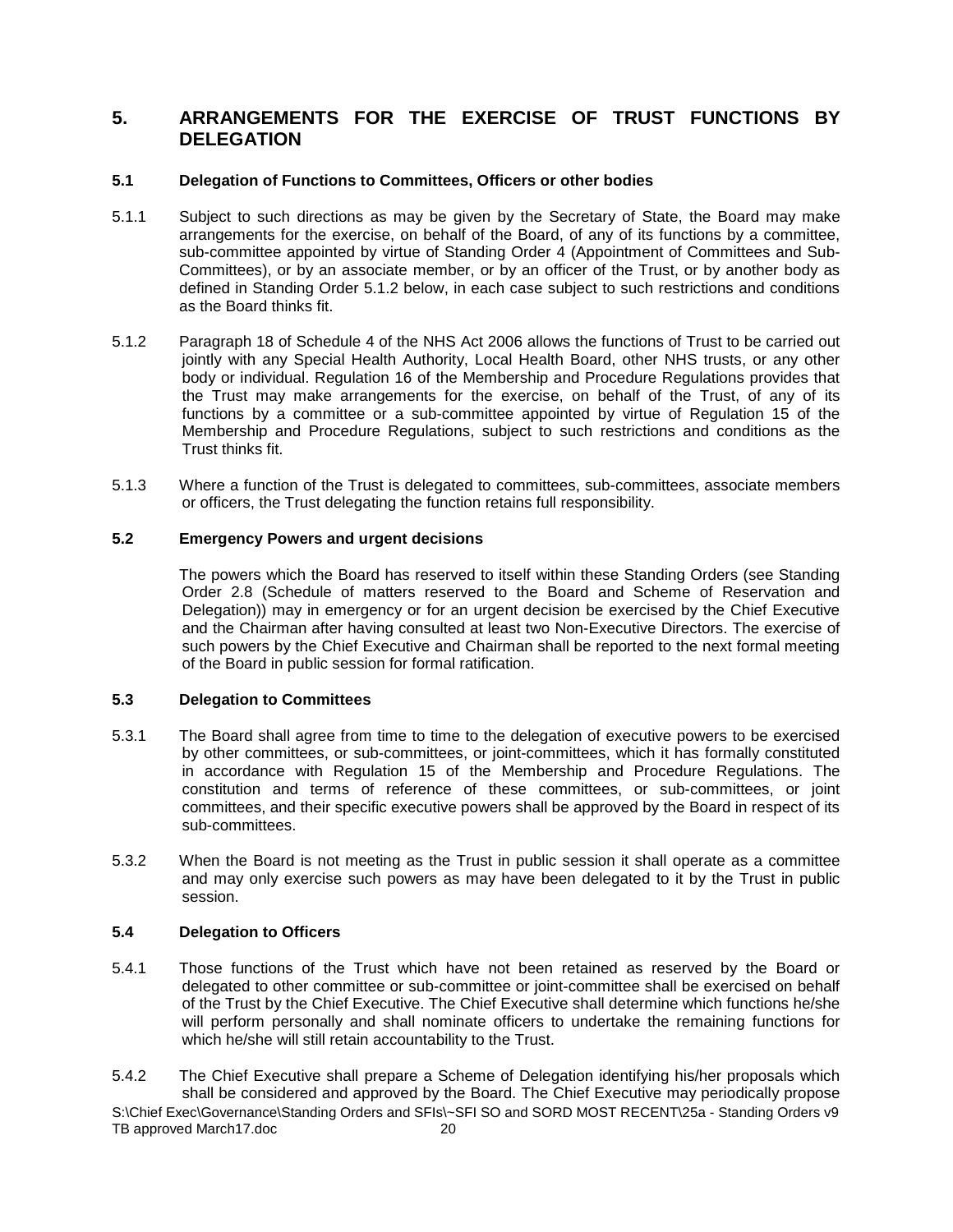amendment to the Scheme of Delegation which shall be considered and approved by the Board.

5.4.3 Nothing in the Scheme of Delegation shall impair the discharge of the direct accountability to the Board of the Director of Finance to provide information and advise the Board in accordance with statutory or Department of Health requirements. Outside these statutory requirements the roles of the Director of Finance shall be accountable to the Chief Executive for operational matters.

#### **5.5 Schedule of Matters Reserved to the Trust and Scheme of Delegation of powers**

5.5.1 The arrangements made by the Board as set out in the "Scheme of Reservation and Delegation" and shall have effect as if incorporated in these Standing Orders.

# **5.6 Duty to report non-compliance with Standing Orders and Standing Financial Instructions**

If for any reason these Standing Orders are not complied with, full details of the non-compliance and any justification for non-compliance and the circumstances around the non-compliance, shall be reported to the next formal meeting of the Board for action or ratification. All members of the Board and staff have a duty to disclose any non-compliance with these Standing Orders to the Chief Executive as soon as possible.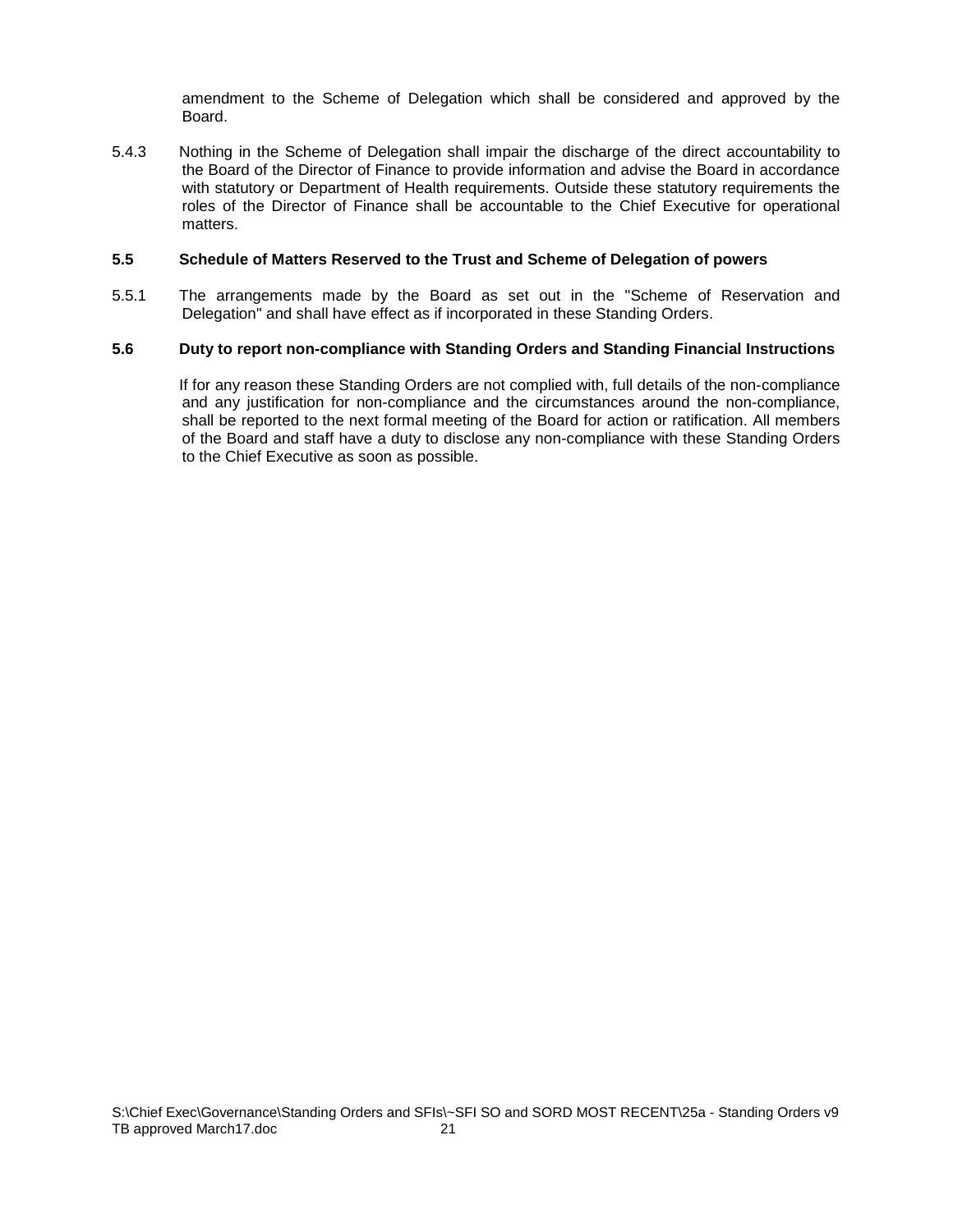# **6. OVERLAP WITH OTHER TRUST POLICY STATEMENTS/PROCEDURES, REGULATIONS AND THE STANDING FINANCIAL INSTRUCTIONS**

# **6.1 Policy statements: general principles**

The Board will from time to time agree and approve Policy statements/ procedures which will apply to all or specific groups of staff employed by the Trust. The decisions to approve such policies and procedures will be recorded in an appropriate Board minute and will be deemed where appropriate to be an integral part of the Trust's Standing Orders and Standing Financial Instructions. The Board may delegate the approval of specific policies to its committees.

# **6.2 Specific Policy statements**

Notwithstanding the application of Standing Orders 6.1 above, these Standing Orders and Standing Financial Instructions must be read in conjunction with the following Policy statements:

- The Code of Business Conduct for Leicestershire Partnership NHS Trust staff;
- Code of Conduct for Board Members of Public Bodies 2011;
- Association of British Pharmaceutical Industries (ABPI) Code of Professional Conduct relating to hospitality/gifts from pharmaceutical/external industry;
- The staff Disciplinary Policies and Procedures adopted by the Trust, both of which shall have effect as if incorporated in these Standing Orders.

# **6.3 Standing Financial Instructions**

Standing Financial Instructions adopted by the Board in accordance with the Financial Regulations shall have effect as if incorporated in these Standing Orders.

# **6.4 Specific guidance**

Notwithstanding the application of Standing Order 6.1 above, these Standing Orders and Standing Financial Instructions must be read in conjunction with the following guidance and any other issued by the Secretary of State for Health:

- Caldicott Guardian 1997;
- Human Rights Act 1998;
- Freedom of Information Act 2000;
- the Public Contracts Regulations 2015;
- Confidentiality: NHS Code of Practice 2003;
- the NHS Constitution for England (as amended from time to time); and
- any other relevant Acts or guidance.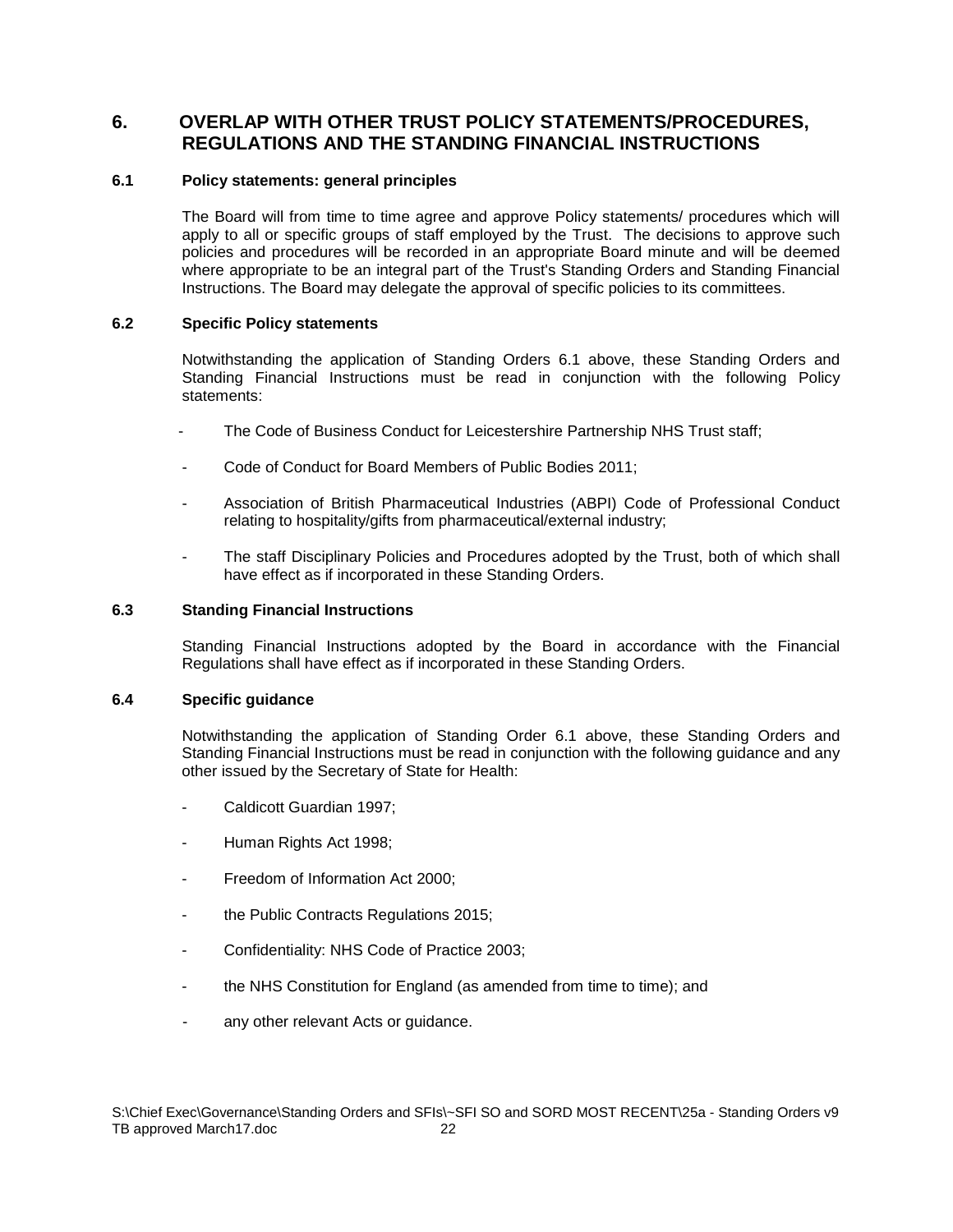# **7. DUTIES AND OBLIGATIONS OF BOARD MEMBERS/DIRECTORS AND SENIOR MANAGERS UNDER THESE STANDING ORDERS**

# **7.1 Declaration of Interests**

# 7.1.1 **Requirements for Declaring Interests and applicability to Board Members**

- i) The NHS Code of Accountability requires Board members to declare interests which are relevant and material to the NHS Board of which they are a member. All existing Board members should declare such interests. Any Board members appointed subsequently should do so on appointment.
- ii) Regulation 20 of the Membership and Procedure Regulations requires Directors of the Trust to declare any pecuniary interest, direct or indirect, in any contract, proposed contract and any other matter (Regulation 20 of the Membership and Procedure Regulations).

# 7.1.2 **Interests which are relevant and material**

- i) Interests which should be regarded as "relevant and material" are:
	- a) Directorships, including Non-Executive Directorships held in private companies or Public Limited Companies (plc) (with the exception of those of dormant companies);
	- b) Ownership or part-ownership of private companies, businesses or consultancies likely or possibly seeking to do business with the NHS;
	- c) Majority or controlling share holdings in organisations likely or possibly seeking to do business with the NHS;
	- d) A position of Authority in a charity or voluntary organisation in the field of health and social care;
	- e) Any connection with a voluntary or other organisation contracting for NHS services.
	- f) Research funding/grants that may be received by an individual or their department;
	- g) Interests in pooled funds that are under separate management. (Any relevant company included in this fund that has a potential relationship with the Trust must be declared.)
- ii) Any member of the Board who comes to know that the Trust has entered into or proposes to enter into a contract in which he/she or any person connected with him/her (as defined in Standing Order 7.3 below and elsewhere) has any pecuniary interest, direct or indirect, the Board member shall declare his/her interest by giving notice in writing of such fact to the Chairman as soon as practicable.
- iii) For the avoidance of doubt any remuneration, compensation or allowances payable to a Director by virtue of paragraph 11 of Schedule 4 of the NHS Act 2006 shall not be treated as a pecuniary interest for the purposes of Regulation 20 of the Membership and Procedure Regulations.

# 7.1.3 **Advice on Interests**

If members of the Board have any doubt about the relevance of an interest, this should be discussed with the Chairman of the Trust.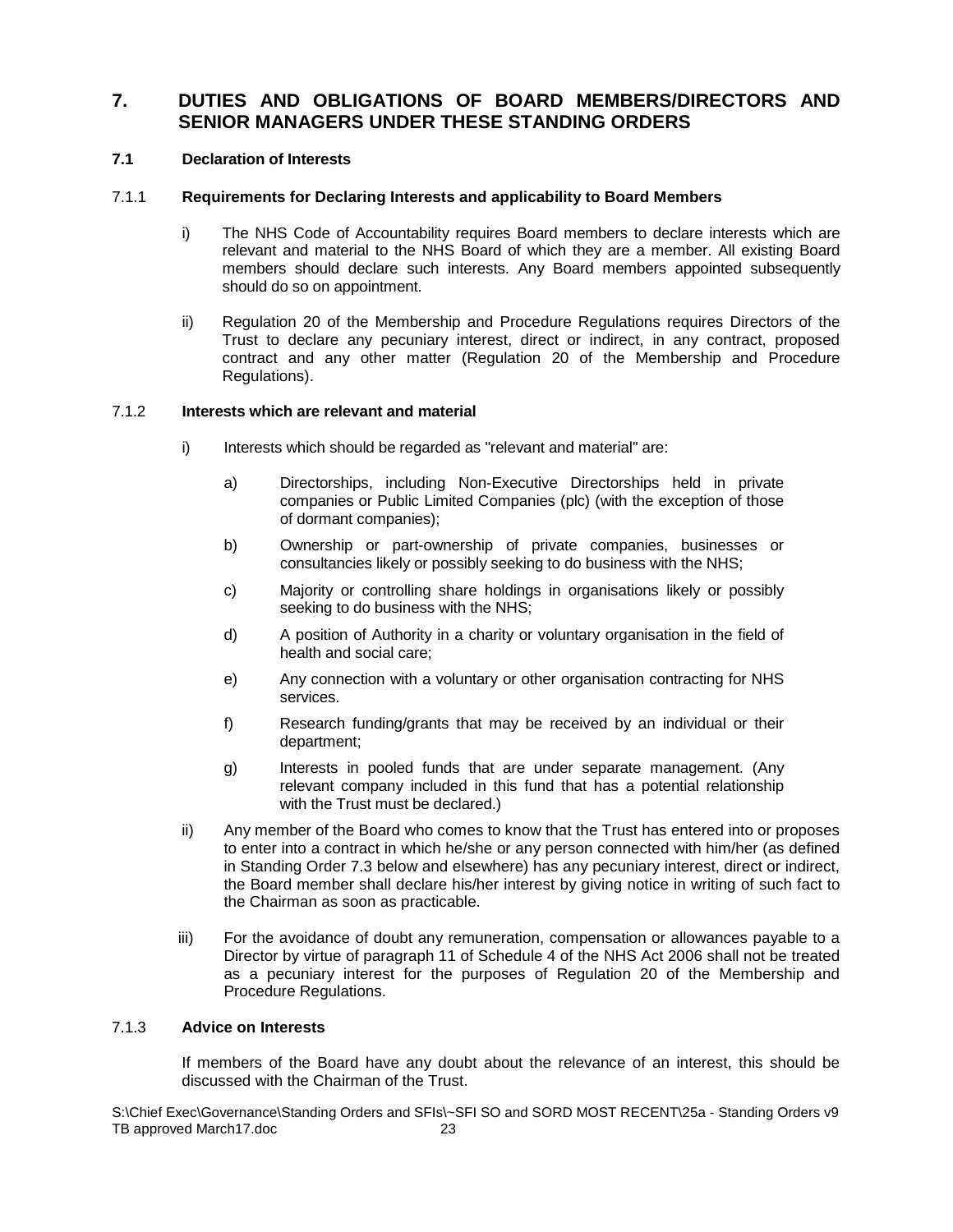Financial Reporting Standard No 8 (issued by the Accounting Standards Board) specifies that influence rather than the immediacy of the relationship is more important in assessing the relevance of an interest. The interests of partners in professional partnerships including general practitioners should also be considered.

# 7.1.4 **Recording of Interests in Board minutes**

At the time Board members' interests are declared, they should be recorded in the Board minutes.

Any changes in interests should be declared at the next Board meeting following the change occurring and recorded in the minutes of that meeting.

# 7.1.5 **Publication of declared interests in Annual Report**

Board members' directorships of companies likely or possibly seeking to do business with the NHS should be published in the Trust's annual report. The information should be kept up to date for inclusion in succeeding annual reports.

# 7.1.6 **Conflicts of interest which arise during the course of a meeting**

During the course of a Board meeting, if a conflict of interest is established, the Board member concerned should withdraw from the meeting and play no part in the relevant discussion or decision. (See overlap with Standing Order 7.3)

# **7.2 Register of Interests**

- 7.2.1 The Chief Executive will ensure that a Register of Interests is established to record formally declarations of interests of Board or Committee members. In particular the Register will include details of all directorships and other relevant and material interests (as defined in Standing Order 7.1.2) which have been declared by both executive and non-executive Board members.
- 7.2.2 These details will be kept up to date by means of an annual review of the Register in which any changes to interests declared during the preceding twelve months will be incorporated.
- 7.2.3 The Register will be available to the public and the Chief Executive will take reasonable steps to bring the existence of the Register to the attention of local residents and to publicise arrangements for viewing it.

# **7.3 EXCLUSION OF CHAIRMAN AND MEMBERS IN PROCEEDINGS ON ACCOUNT OF PECUNIARY INTEREST**

# 7.3.1 **Interpretation of 'Pecuniary' interest**

For the sake of clarity, the following definition of terms is to be used in interpreting this Standing Order:

- i) "spouse" shall include any person who lives with another person in the same household (and any pecuniary interest of one spouse shall, if known to the other spouse, be deemed to be an interest of that other spouse);
- ii) "contract" shall include any proposed contract or other course of dealing.
- iii) "Pecuniary interest" subject to the exceptions set out in this Standing Order, a person shall be treated as having an indirect pecuniary interest in a contract if:-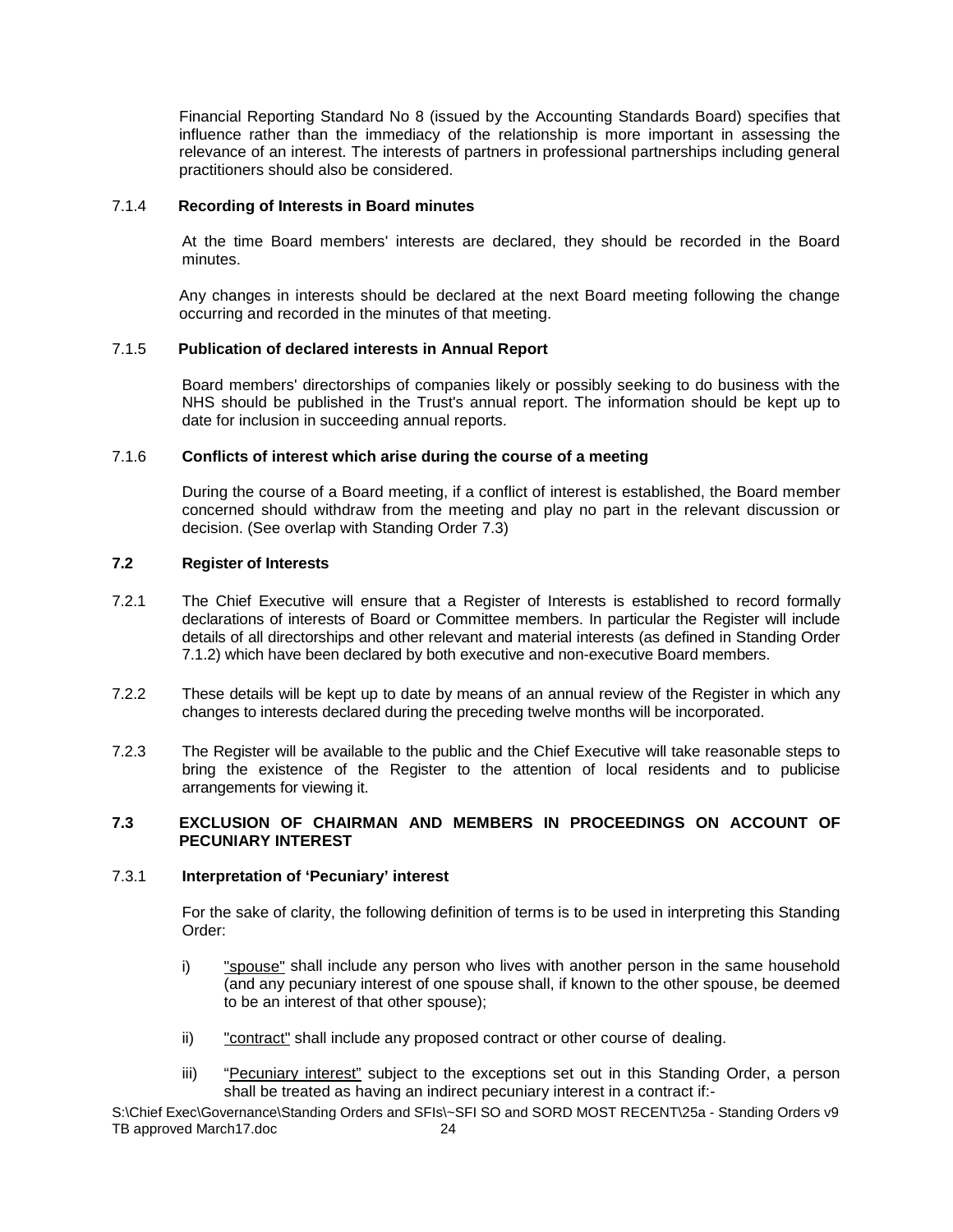- a) he/she, or a nominee of his/her, is a member of a company or other body (not being a public body), with which the contract is made, or to be made or which has a direct pecuniary interest in the same, or
- b) he/she is a partner, associate or employee of any person with whom the contract is made or to be made or who has a direct pecuniary interest in the same.
- iv) Exception to Pecuniary interests

A Director shall not be treated as having a pecuniary interest in any contract, proposed contract or other matter by reason only:

- (a) Of his membership of a company or other body if he has no beneficial interest in any securities of that company or other body;
- (b) Of an interest in any company, body or person with which he is connected is so remote or insignificant that it cannot reasonably be regarded as likely to influence a Director in the consideration or discussion of or in voting on, any question with respect of that contract or matter.
- v) A Director shall not be prohibited from taking part in consideration or discussion of the contract or other matter or from voting on any question in respect to it without prejudice to his/her duty to disclose the interest if:
	- a) he/she has an indirect pecuniary interest in a contract or other matter by reason only of a beneficial interest in securities of a company or other body; and
	- b) the total nominal value of those securities does not exceed £5000 or one hundredth of the total nominal value of the issued share capital of the company or body, whichever is the less, and
	- c) of the share capital is more than one class, the total nominal value of shares of any one class in which he has the beneficial interest does not exceed one hundredth of the total issued share capital of that class.

# 7.3.2 **Exclusion in proceedings of the Board**

- i) Subject to the following provisions of this Standing Order, if the Chairman or a member of the Board has any pecuniary interest, direct or indirect, in any contract, proposed contract or other matter and is present at a meeting of the Board at which the contract or other matter is the subject of consideration, they shall at the meeting and as soon as practicable after its commencement disclose the fact and shall not take part in the consideration or discussion of the contract or other matter or vote on any question with respect to it.
- ii) The Secretary of State may, subject to such conditions as he/she may think fit to impose, remove any disability imposed by this Standing Order in any case in which it appears to him/her in the interests of the National Health Service that the disability should be removed. (See Standing Order 7.3.3 on the 'Waiver' which has been approved by the Secretary of State for Health).
- iii) The Board may exclude the Chairman or a member of the Board from a meeting of the Board while any contract, proposed contract or other matter in which he/she has a pecuniary interest is under consideration.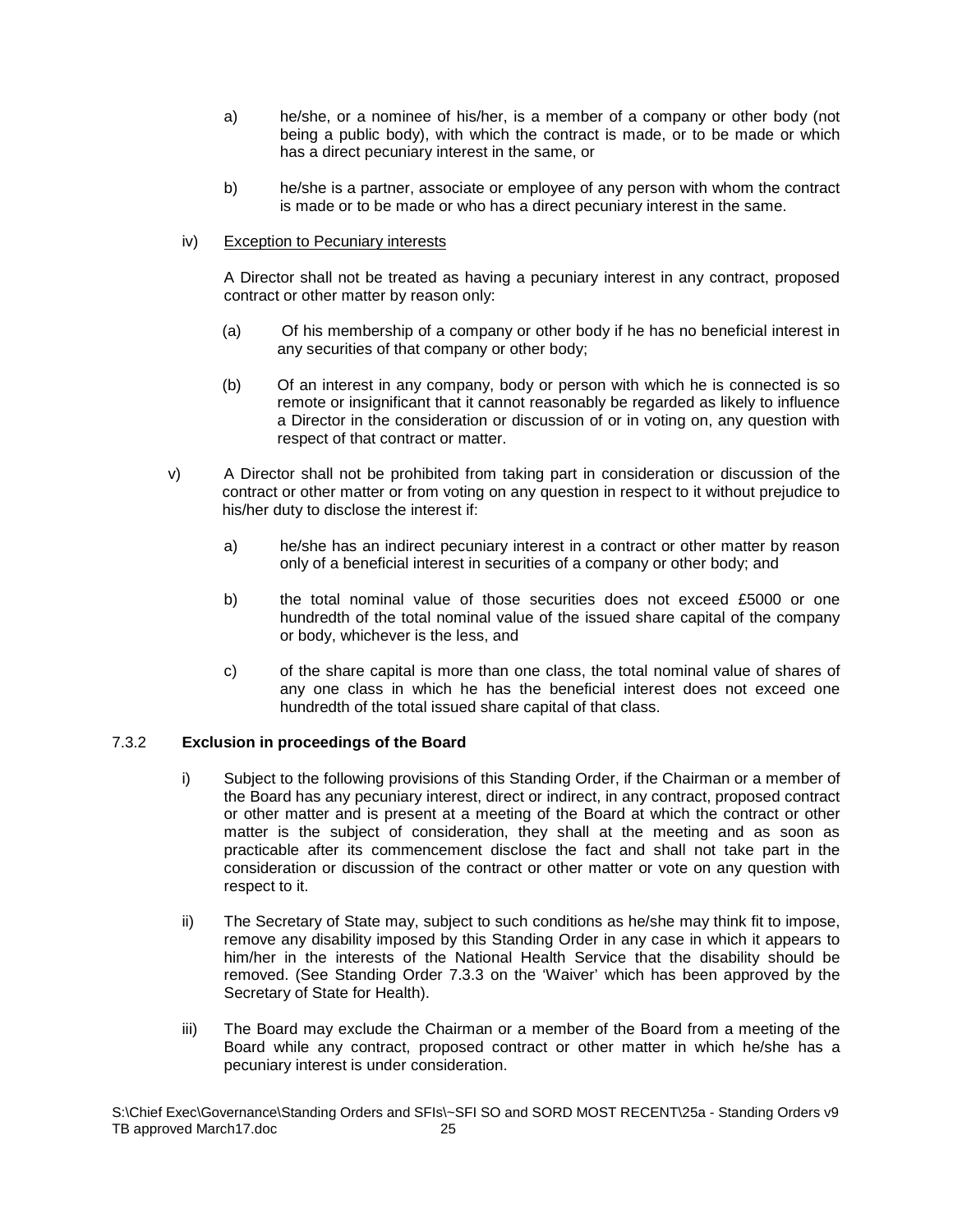iv) This Standing Order applies to a committee or sub-committee and to a joint committee or sub-committee as it applies to the Board and applies to a member of any such committee or sub-committee (whether or not he/she is also a member of the Board) as it applies to a member of the Board.

# 7.3.3 **Waiver of Standing Orders made by the Secretary of State for Health**

i) Power of the Secretary of State to make waivers

Under Regulation 20 of the Membership and Procedure Regulations, there is a power for the Secretary of State to issue waivers if it appears to the Secretary of State in the interests of the health service that the disability in Regulation 20 (which prevents a chairman or a member from taking part in the consideration or discussion of, or voting on any question with respect to, a matter in which he has a pecuniary interest) is removed. A waiver has been agreed in line with sub-sections (ii) to (iv) below.

ii) Definition of 'Chairman' for the purpose of interpreting this waiver

For the purposes of Standing Order  $7.3.3(b)$  (below), the "relevant chairman" is  $-$ 

- a) at a meeting of the Trust, the Chairman of that Trust;
- b) at a meeting of a Committee
	- (i) in a case where the member in question is the Chairman of that Committee, the Chairman of the Trust;
	- (ii) in the case of any other member, the Chairman of that Committee.
- iii) Application of waiver

A waiver will apply in relation to the disability to participate in the proceedings of the Trust on account of a pecuniary interest.

It will apply to:

- iv) a Director of the Trust, who is a healthcare professional, within the meaning of Regulation 4(1)(c) of the Membership and Procedure Regulations, and who is providing or performing, or assisting in the provision or performance of
	- (a) services under the NHS Act 2006; or
	- (b) services in connection with a pilot scheme under the NHS Act 2006;

for the benefit of persons for whom the Trust is responsible.

- v) Where the 'pecuniary interest' of the member in the matter which is the subject of consideration at a meeting at which he is present:
	- a) arises by reason only of the member's role as such a professional providing or performing, or assisting in the provision or performance of, those services to those persons;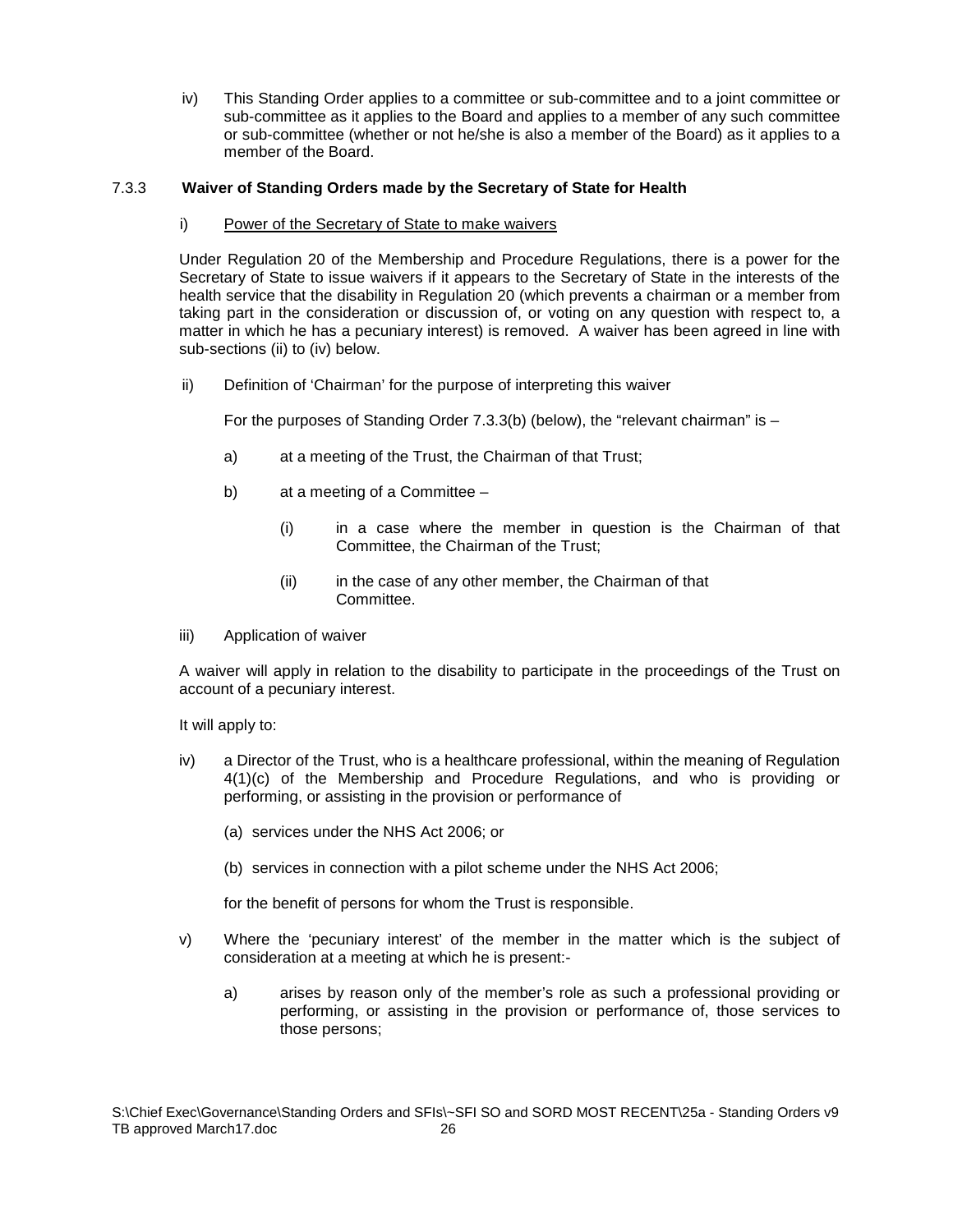- b) has been declared by the relevant chairman as an interest which cannot reasonably be regarded as an interest more substantial than that of the majority of other persons who:–
	- i) are members of the same profession as the member in question,
	- ii) are providing or performing, or assisting in the provision or performance of, such of those services as he provides or performs, or assists in the provision or performance of, for the benefit of persons for whom the Trust is responsible.

# vi) Conditions which apply to the waiver and the removal of having a pecuniary interest

The removal is subject to the following conditions:

- a) the member must disclose his/her interest as soon as practicable after the commencement of the meeting and this must be recorded in the minutes;
- b) the relevant chairman must consult the Chief Executive before making a declaration in relation to the member in question pursuant to Standing Order 7.3.3(ii) above, except where that member is the Chief Executive;

# c) **in the case of a meeting of the Trust**:

- i) the member may take part in the consideration or discussion of the matter which must be subjected to a vote and the outcome recorded;
- ii) may not vote on any question with respect to it.

# d) **in the case of a meeting of the Committee:**

- i) the member may take part in the consideration or discussion of the matter which must be subjected to a vote and the outcome recorded;
- ii) may vote on any question with respect to it; but
- iii) the resolution which is subject to the vote must comprise a recommendation to, and be referred for approval by, the Board.

# **7.4 STANDARDS OF BUSINESS CONDUCT**

# 7.4.1 **Trust Policy and National Guidance**

All Trust staff and members of the Board must comply with the national guidance contained in HSG (93)5 on 'Standards of Business Conduct for NHS staff' the Code of Conduct for Board Members of Public Bodies 2011 (see Standing Order 6.2 (specific policy statements)) and the Association of British Pharmaceutical Industries (ABPI) Code of Professional Conduct relating to hospitality/gifts from pharmaceutical/external industry.

# 7.4.2 **Interest of Officers in Contracts**

i) Any officer or employee of the Trust who comes to know that the Trust has entered into or proposes to enter into a contract in which he/she or any person connected with him/her (as defined in Standing Order 7.3) has any pecuniary interest, direct or indirect, the Officer shall declare their interest by giving notice in writing of such fact to the Chief Executive or Secretary as soon as practicable.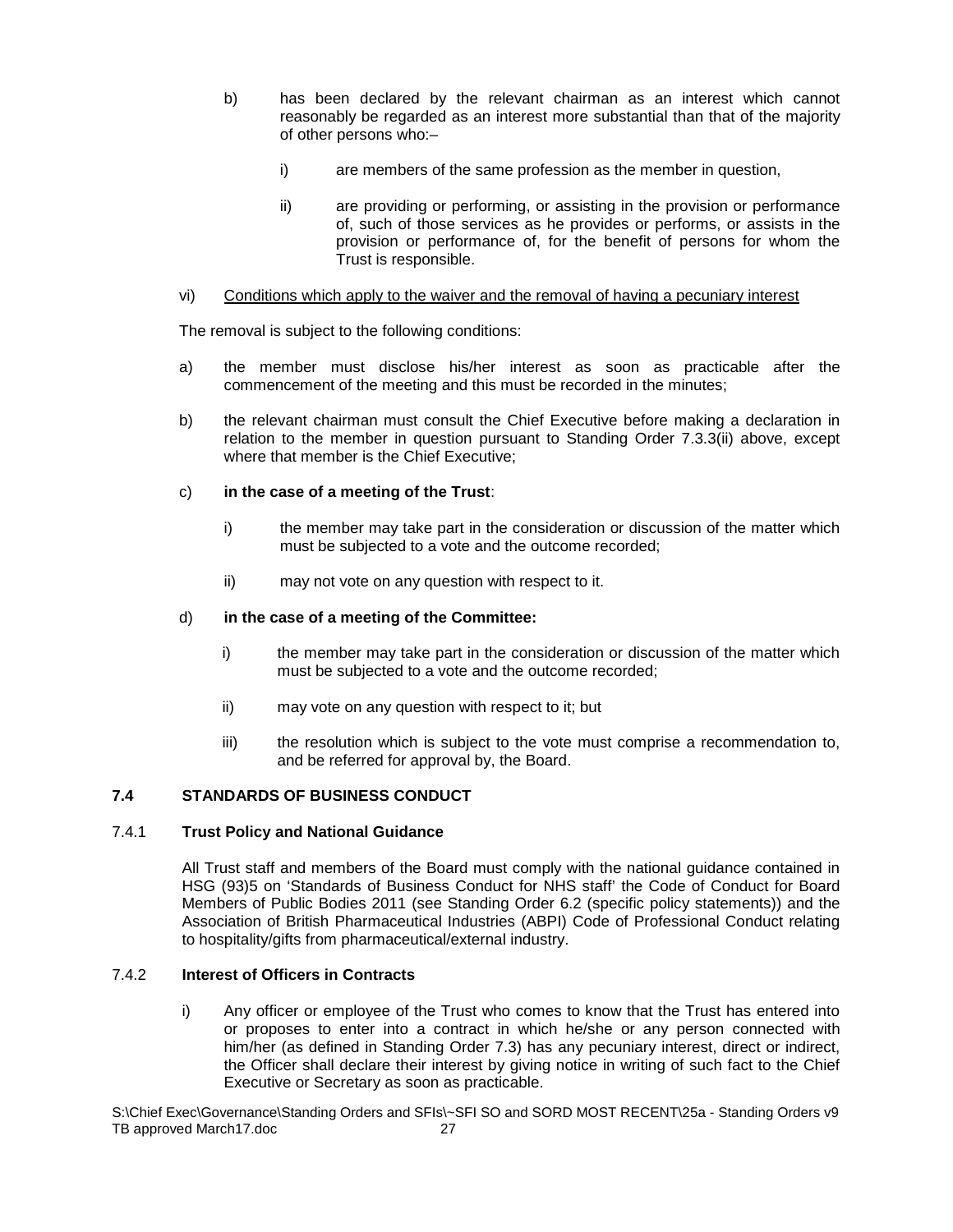- ii) An Officer should also declare to the Chief Executive any other employment or business or other relationship of his/her, or of a sibling, parent or cohabiting spouse, that conflicts, or might reasonably be predicted could conflict with the interests of the Trust.
- iii) The Trust will require interests, employment or relationships so declared to be entered in a register of interests of staff.

# 7.4.3 **Canvassing of and Recommendations by Members in Relation to Appointments**

- i) Canvassing of members of the Board or of any Committee of the Board directly or indirectly for any appointment under the Trust shall disqualify the candidate for such appointment. The contents of this Standing Order 7 shall be included in application forms or otherwise brought to the attention of candidates.
- ii) Members of the Board shall not solicit for any person any appointment under the Trust or recommend any person for such appointment; but this Standing Order shall not preclude a member from giving written testimonial of a candidate's ability, experience or character for submission to the Trust.
- iii) Informal discussions outside appointments panels or committees, whether solicited or unsolicited, should be declared to the panel or committee

# 7.4.4 **Relatives of Members or Officers**

- i) Candidates for any staff appointment under the Trust shall, when making an application, disclose in writing to the Trust whether they are related to any member or the holder of any office under the Trust. Failure to disclose such a relationship shall disqualify a candidate and, if appointed, render him liable to instant dismissal.
- ii) The Chairman and every member and officer of the Trust shall disclose to the Board any relationship between himself and a candidate of whose candidature that member or officer is aware. It shall be the duty of the Chief Executive to report to the Board any such disclosure made.
- iii) On appointment, members (and prior to acceptance of an appointment in the case of Executive Directors) should disclose to the Trust whether they are related to any other member or holder of any office under the Trust.
- iv) Where the relationship to a member of the Board is disclosed, Standing Order 7.3 shall apply.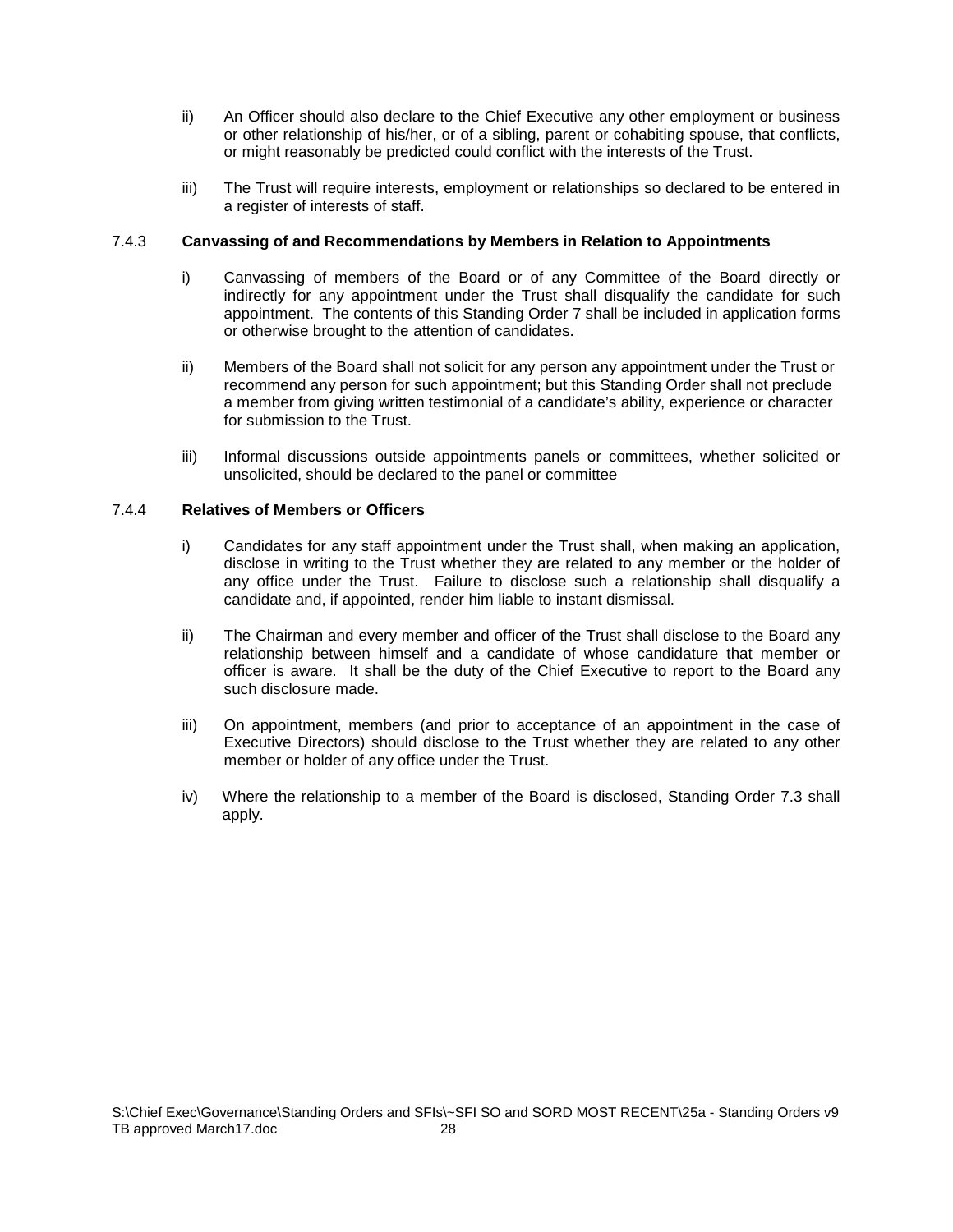# **8. CUSTODY OF SEAL, SEALING OF DOCUMENTS AND SIGNATURE OF DOCUMENTS**

#### 8.1 **Custody of Seal**

The common seal of the Trust shall be kept by the Chief Executive, or a nominated Deputy, by him/her in a secure place.

# 8.2 **Sealing of Documents**

The fixing of the seal of the Trust shall be authenticated by the signature of the Chairman or of some other person authorised either generally or specially by the Trust for that purpose and of one other Director.

# 8.3 **Register of Sealing**

The Chief Executive shall keep a register in which he/she, or another manager of the Trust authorised by him/her, shall enter a record of the sealing of every document. A report of the use of the seal shall be made to the Board at least quarterly. The report shall contain details of the seal number, the description of the document and the date of sealing.

#### 8.4 **Use of Seal – General guide**

- (i) All contracts for the purchase/lease of land and/or building
- (ii) All contracts for capital works exceeding £100,000
- (iii) All lease agreements where the annual lease charge exceeds £10,000 per annum and the period of the lease exceeds beyond five years
- (iv) Any other lease agreement where the total payable under the lease exceeds £100,000
- (v) Any contract or agreement with organisations other than NHS or other government bodies including local authorities where the annual costs exceed or are expected to exceed £100,000

#### 8.5 **Signature of documents**

- 8.5.1 Where any document will be a necessary step in legal proceedings on behalf of the Trust, it shall, unless any enactment otherwise requires or authorises, be signed by the Chief Executive or the Director of Finance unless any enactment otherwise requires or authorises, or the Board shall have given the necessary authority to some other person for the purpose of such proceedings.
- 8.5.2 The Director of Finance or nominated officers shall be authorised to sign on behalf of the Trust any agreement or other document (not required to be executed as a deed) the subject matter of which has been approved by the Board or Committee or Sub-Committee to which the Board has delegated appropriate authority.
- 8.5.3 Subject to Standing Order 8.5.4 below, where the execution of any agreement or other document is authorised by these Standing Orders it may be signed by the Chief Executive or the Director of Finance.
- 8.5.4 An Executive Director of the Trust must sign all finance or operating lease agreements for the supply of goods and/or services which it is proposed that the Trust enters into, irrespective of their financial value. Other than in exceptional circumstances, the Director of Finance shall act as the Executive Director for the purposes of this Standing Order.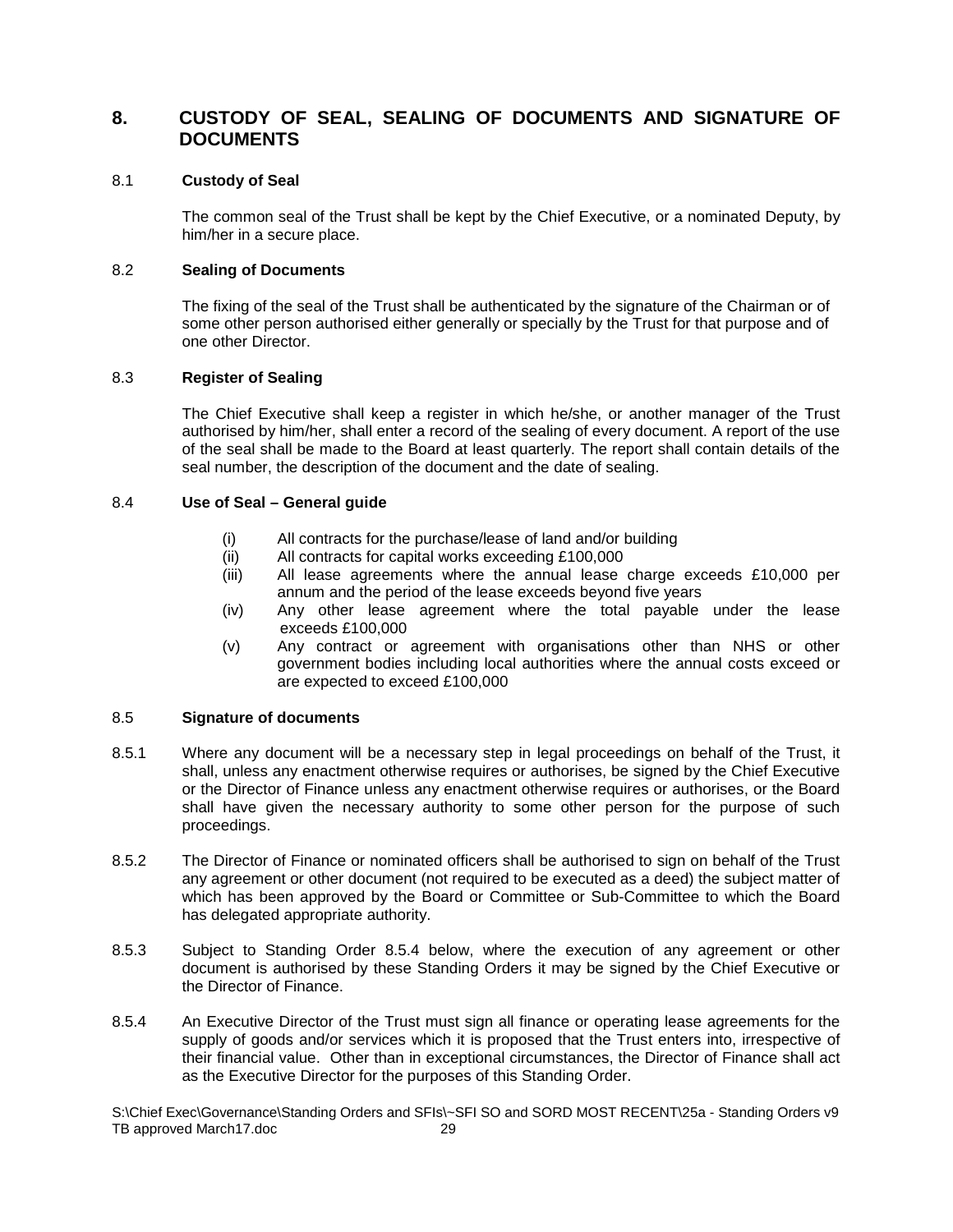8.5.5 Prior to signature of finance or operating leases as referred to in Standing Order 8.5.4 above, the Director of Finance (or his/her nominated representative) must review and approve the proposed form of finance or operating lease agreement, enabling him to confirm that the lease agreement is correctly classified either as an operating lease or a finance lease and thereby satisfy himself, on behalf of the Trust, of the value for money of the proposed agreement. The review to be undertaken by the Director of Finance under this Standing Order 8.5 shall be carried out in addition to any technical evaluation to be conducted by any other person in respect of the goods and/or services to be supplied.